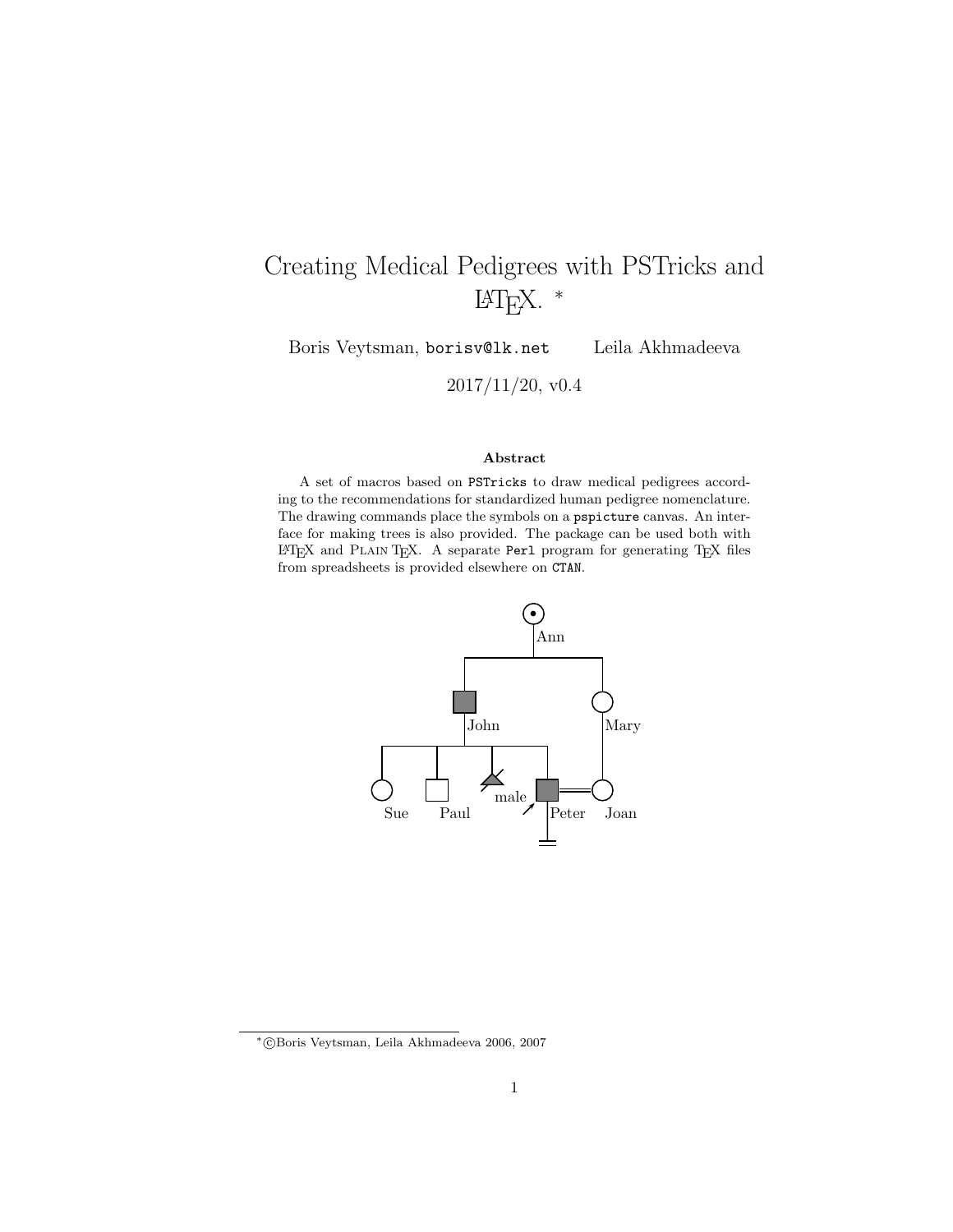# Contents

| $\mathbf{1}$ |         | <b>User Guide</b>                                                                                                             | $\overline{\mathbf{4}}$ |  |  |  |  |
|--------------|---------|-------------------------------------------------------------------------------------------------------------------------------|-------------------------|--|--|--|--|
|              | 1.1     |                                                                                                                               | $\overline{4}$          |  |  |  |  |
|              | 1.2     |                                                                                                                               | $\overline{4}$          |  |  |  |  |
|              | $1.3\,$ |                                                                                                                               | 5                       |  |  |  |  |
|              |         | 1.3.1                                                                                                                         | 5                       |  |  |  |  |
|              |         | 1.3.2<br>Pregnancy Not Carried To Term                                                                                        | 6                       |  |  |  |  |
|              |         | 1.3.3                                                                                                                         | 9                       |  |  |  |  |
|              | 1.4     |                                                                                                                               | 9                       |  |  |  |  |
|              |         | 1.4.1                                                                                                                         | 9                       |  |  |  |  |
|              |         | 1.4.2<br>$Descent \dots \dots \dots \dots \dots \dots \dots \dots \dots \dots \dots \dots \dots$                              | 10                      |  |  |  |  |
|              |         | 1.4.3                                                                                                                         | 12                      |  |  |  |  |
|              | 1.5     |                                                                                                                               | 12                      |  |  |  |  |
|              | $1.6\,$ | More Examples $\dots \dots \dots \dots \dots \dots \dots \dots \dots \dots \dots$                                             | 12                      |  |  |  |  |
|              |         |                                                                                                                               |                         |  |  |  |  |
| $\bf{2}$     |         | 22<br>Implementation                                                                                                          |                         |  |  |  |  |
|              | 2.1     |                                                                                                                               | 22                      |  |  |  |  |
|              | 2.2     |                                                                                                                               | 23                      |  |  |  |  |
|              | 2.3     |                                                                                                                               | 23                      |  |  |  |  |
|              |         | 2.3.1                                                                                                                         | 23                      |  |  |  |  |
|              |         | 2.3.2                                                                                                                         | 24                      |  |  |  |  |
|              |         | 2.3.3                                                                                                                         | 25                      |  |  |  |  |
|              |         | 2.3.4                                                                                                                         | 26                      |  |  |  |  |
|              | 2.4     |                                                                                                                               | 27                      |  |  |  |  |
|              | 2.5     |                                                                                                                               | 28                      |  |  |  |  |
|              | 2.6     |                                                                                                                               | 29                      |  |  |  |  |
|              | 2.7     |                                                                                                                               | 30                      |  |  |  |  |
|              | 2.8     | Drawing a Descent Line $\phantom{a} \ldots \phantom{a} \ldots \ldots \ldots \ldots \ldots \ldots \ldots \ldots \ldots \ldots$ | 31                      |  |  |  |  |
|              | 2.9     |                                                                                                                               | 31                      |  |  |  |  |
|              | 2.10    |                                                                                                                               | $32\,$                  |  |  |  |  |
|              |         |                                                                                                                               | 32                      |  |  |  |  |
| 3            |         | Acknowledgements                                                                                                              | 33                      |  |  |  |  |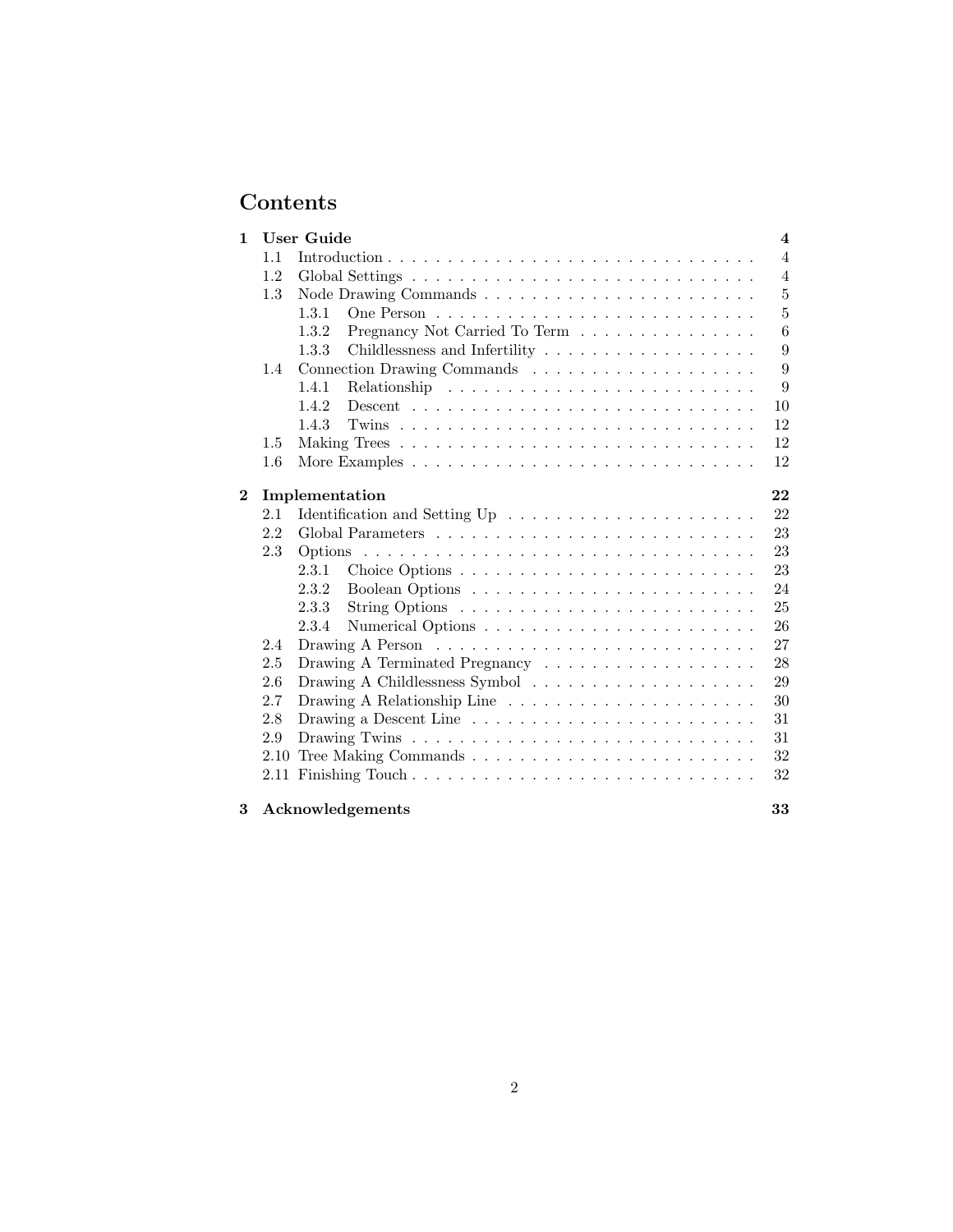# List of Figures

|                | Setting Style of Affected Individuals                         | $\frac{5}{2}$ |
|----------------|---------------------------------------------------------------|---------------|
| $\overline{2}$ | Use of Foreground Colors for Affected Individuals             | - 5           |
| 3              | Example of Using Tree-Making Commands                         | 14            |
| 4              |                                                               | 16            |
| 5.             | Example of a Pedigree of a Family With PROMM From [2, p. 48]. | 16            |
| 6              |                                                               | 17            |
| 7              | A Complex Pedigree From [1]                                   | 18            |
| 8              |                                                               | - 19          |
| 9              |                                                               | -20           |
| 10             |                                                               |               |

# List of Tables

|                | 6.                                                    |
|----------------|-------------------------------------------------------|
| 2              | 7<br>Options for Making Textual Comments              |
| 3              | 7<br>Options for Setting Text Reference Point         |
| $\overline{4}$ | 8                                                     |
| 5              | 9                                                     |
| 6              | Examples of Childlessness or Infertility Symbols<br>9 |
| 7              | 10                                                    |
| 8              | 11                                                    |
| 9              | 13<br>Examples of Descent Lines                       |
| 10             | 14                                                    |
|                | -15                                                   |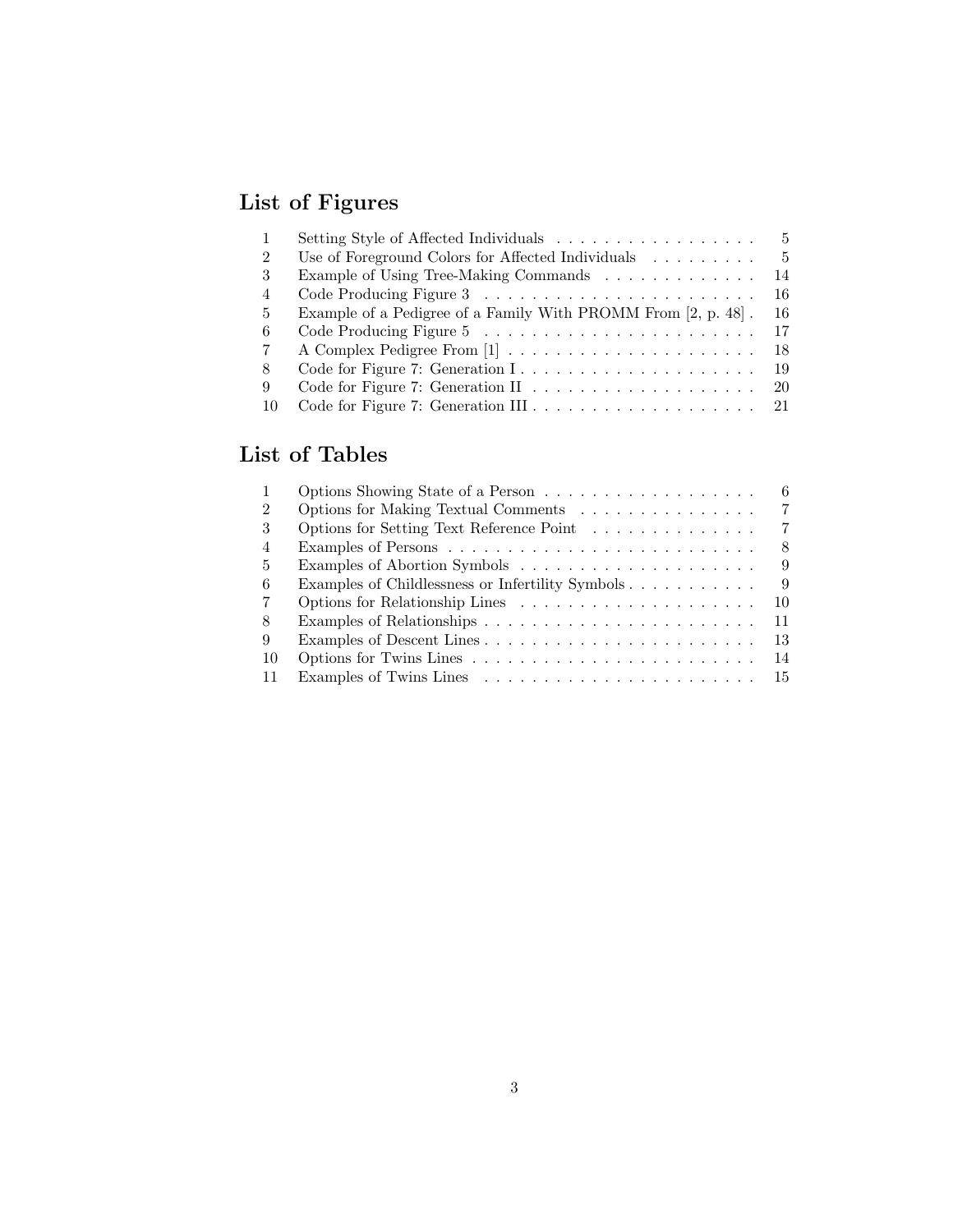# 1 User Guide

## 1.1 Introduction

Medical pedigree is a very important tool for clinicians, genetic researchers and educators. As stated in [1], "The construction of an accurate family pedigree is a fundamental component of a clinical genetic evaluation and of human genetic research." Unfortunately, up to now most geneticians make the pedigrees manually. There are several programs for doing so (see a list at http: //www.kumc.edu/gec/prof/genecomp.html#pedigree), but they are rather expensive, lack multilanguage support and the quality of typesetting is somewhat lacking. This package tries to offer a LAT<sub>EX</sub>-based solution for this problem. It could be used with a companion Perl program pedigree [4], which converts databases of patients into a L<sup>AT</sup>EX file.

Note that there are ways to draw genealogical trees with PSTricks [3]; see the beautiful ones at http://www.tug.org/PSTricks/main.cgi?file=Examples/ Genealogy/genealogy. Unfortunately, medical pedigrees are often not trees. Therefore we do not use tree approach throughout, but provide it as an alternative. Our general approach is based on the use of nodes [3, Part VII]. Each person or entity is a node, and the lines are in fact \nclines. This provides a flexibility to draw complex pedigrees.

Each node in the system must have a name. To prevent confusion with names of individuals, we call such name an id. As usual in PSTricks, it is a sequence of letters and numbers starting with a letter. This rule is very important; a name like 1 or 1-1 can lead to mysterious PostScript errors.

Our symbols follows the standard [1] with the exception that we do not implement showing several conditions on the same chart.

To use the package, add the line

\usepackage{pst-pdgr}

to a L<sup>A</sup>TEX document or

\input pst-pdgr.tex

to a Plain TEX one. Note that since this is a PSTricks package, you need to use tex-dvips path to compile your document. If you need a PDF document, you can use ps2pdf or packages like pst-pdf, ps4pdf, pstricks.

If you are using the package in a IAT<sub>EX</sub> document, you have an added benefit of a local configuration file pst-pdgr.cfg. Such file, if exists, will be read. It can be used to override package settings (use \AtEndOfPackage for this).

### 1.2 Global Settings

By default the size of each node is 0.5 unit. You can change the size by setting the value of unit  $(1 \text{ cm})$  by default) with \psset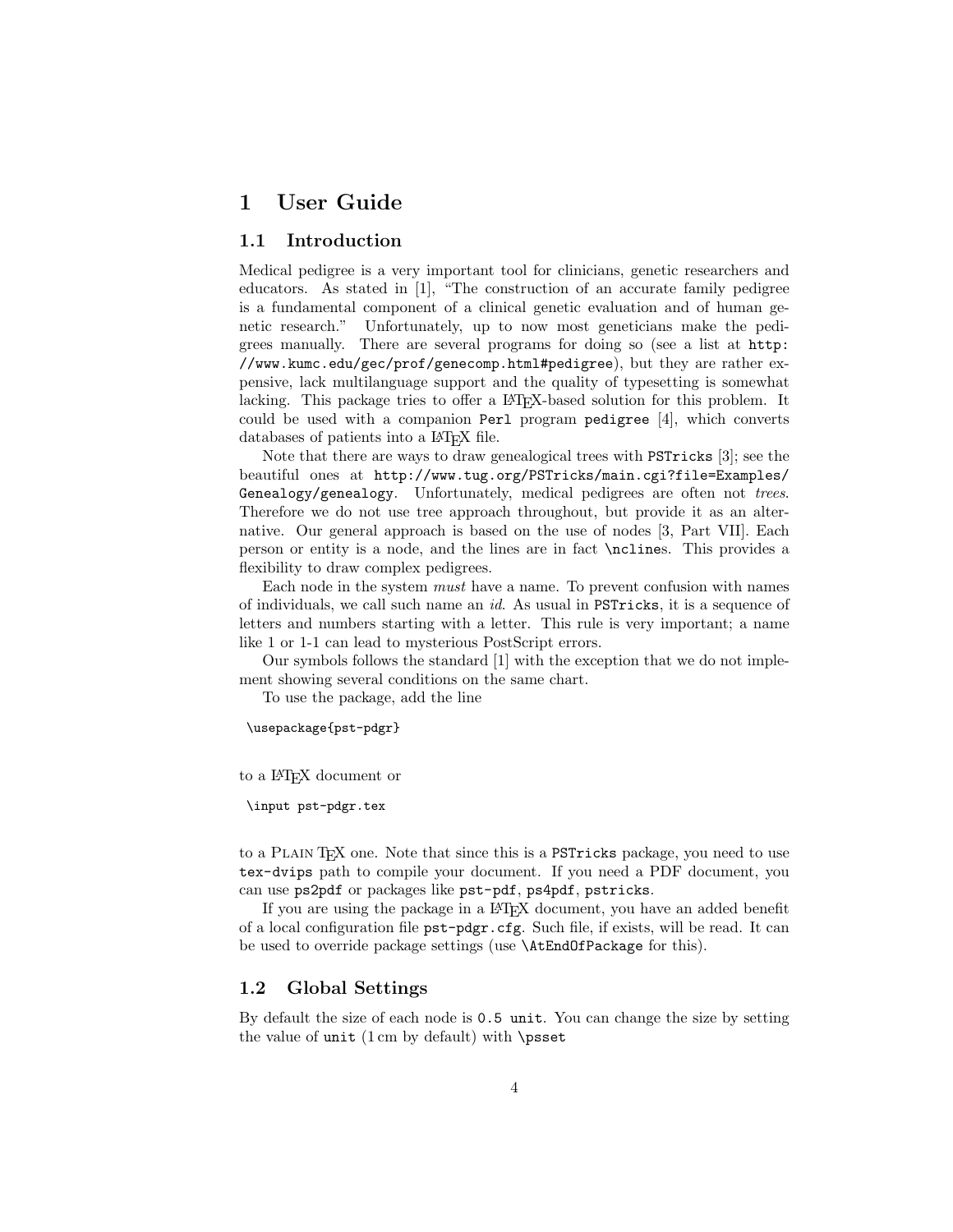

Figure 1: Setting Style of Affected Individuals



Figure 2: Use of Foreground Colors for Affected Individuals

\affectedstyle By default the affected individual is drawn as a black node. This could be \affectedfgcolor changed by setting \affectedstyle and \affectedbgcolor, see Figure 1. Sometimes we need to write something inside a node representing an affected individual. An example in [1] changes in this situation the style from filled to hatched, which looks inconsistent. We rather change the color of the foreground, as shown on Fig. 2.

## 1.3 Node Drawing Commands

The node drawing commands are based on the \pnode commands from PSTricks [3, Part VII]. It is the preferred command for drawing, for example, a "marriage node" (see the examples below). It is useful to remember this when drawing complex pedigrees.

### 1.3.1 One Person

\pstPerson The main command in the package is \pstPerson. It draws one person, which is a PSTricks node. It has the following structure:  $\partial \left\{\phi\right\} = \left\{\phi\right\}.$ The parameter  $\langle id \rangle$  is the name of the node. It can be used to make connections to the node (see below).

> There are many options to this command. As other PSTricks options, the also can be set globally through \psset command.

sex condition deceased proband adopted evaluated

options The first group of options describes the state of the person: sex, condition with respect to the decease, whether the person is deceased, is a proband, was adopted and was evaluated. These options are listed in Table 1. Some options of this group can take only two values: true or false. For simplicity the clause =true can be omitted, so the clauses adopted=true and adopted are equivalent. Two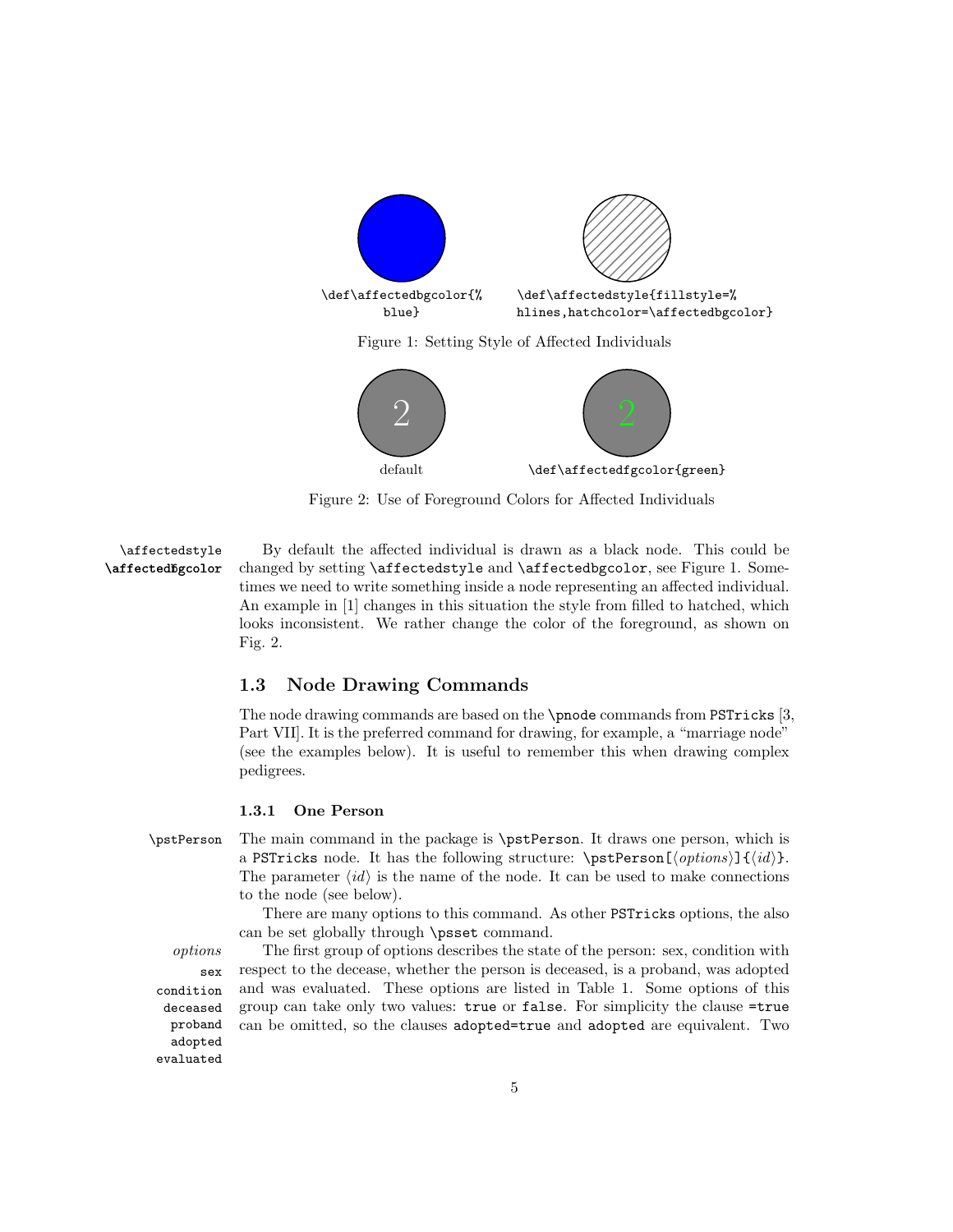| Option    | Values                | Default | Description               |
|-----------|-----------------------|---------|---------------------------|
| sex       | male, female, unknown | unknown | Sex of the person         |
| condition | normal, obligatory,   | normal  | The condition of the per- |
|           | asymptomatic,         |         | son                       |
|           | affected              |         |                           |
|           |                       |         |                           |
| deceased  | true, false           | false   | Whether the person is     |
|           |                       |         | deceased                  |
| proband   | true, false           | false   | Whether the person is a   |
|           |                       |         | proband                   |
| adopted   | true, false           | false   | Whether the individual    |
|           |                       |         | is adopted                |
| evaluated | true, false           | false   | Whether a documented      |
|           |                       |         | evaluation took place     |

Table 1: Options Showing State of a Person

options: sex and condition can take several values each (geneticians consider three possibilities for sex: male, female and unknown). Again for simplicity the clauses sex= and condition= can be omitted, so the invocations sex=male and male are equivalent, as well as condition=asymptomatic and asymptomatic.

options The second group of options (Table 2) is used to putting text comments inside the symbol, above it, below it or to the right or left to it. The text will be typeset in a PSTricks LR-box [3]; additional control over the text position can be achieved by using **\parbox** or PLAIN T<sub>E</sub>X boxes.

> The third group of options (Table 3) is used to set the text position with respect to the node. They set the reference point of the text. They correspond to the usual notation: r being right, l being left, t being top, b being bottom and B being baseline. The setting ={} makes the reference point to be the center of the box. Note that to prevent the text above and below the symbol to clash with the descent lines, the spaces of 2\pslinewidth are added to the right and to the left of the symbol.

Examples of usage of this command are shown in Table 4.

### 1.3.2 Pregnancy Not Carried To Term

\pstAbortion The command \pstAbortion is used to draw a pregnancy not carried to term: spontaneous abortions or terminated pregnancies. The format of it the same as for the command \pstPerson (see Section 1.3.1): \pstAbortion[\left(options\)]{\id\}. However, many of options listed in Table 1 are silently ignored. The only options meaningful for these nodes are sex and condition (only normal and affected values are possible). All options listed in Table 2 and 3 are valid and have the same meaning as in Section 1.3.1.

option The command has also an option sab with the values true or false. If it sab is true, the pregnancy is a spontaneous abortion. Otherwise it is terminated.

insidetext abovetext belowtext lefttext righttext options abovetextrp belowtextrp lefttextrp righttextrp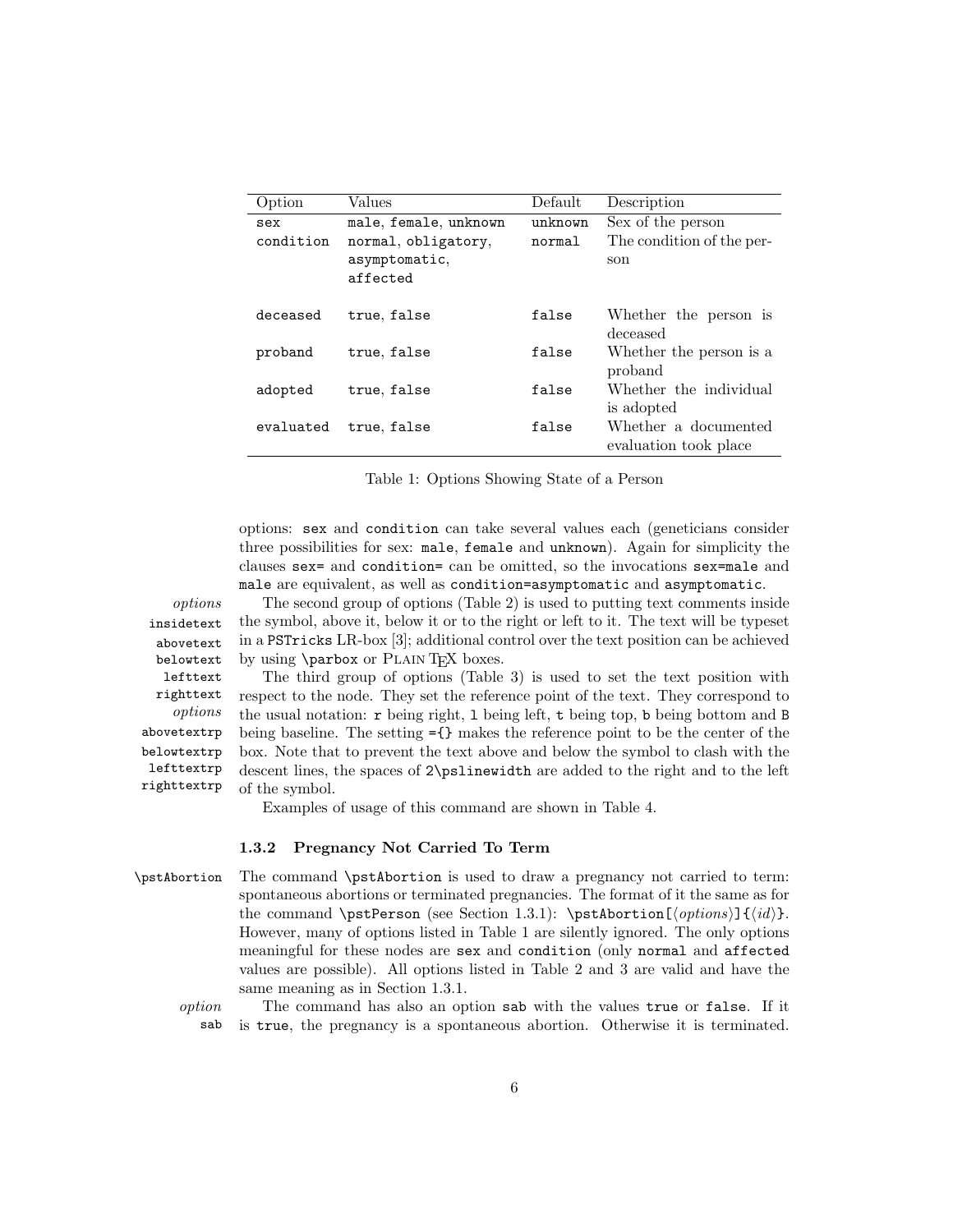| Option     | Values | Default | Description                                 |
|------------|--------|---------|---------------------------------------------|
| insidetext | String | None    | A text to be placed inside the symbol       |
|            |        |         | (number of individuals, pregnancy, etc.)    |
| abovetext  | String | None    | A text to be placed above the symbol        |
|            |        |         | (name, number, etc.)                        |
| belowtext  | String | None    | A text to be placed below the symbol        |
|            |        |         | (name, number, etc.)                        |
| lefttext   | String | None    | A text to be placed to the left of the sym- |
|            |        |         | bol (name, number, etc.)                    |
| righttext  | String | None    | A text to be placed to the right of the     |
|            |        |         | symbol (name, number, etc.)                 |

Table 2: Options for Making Textual Comments

| Option      | Values                        | Default       | Description                  |
|-------------|-------------------------------|---------------|------------------------------|
| abovetextrp | Combination of $r$ or         | <sup>1B</sup> | The reference point for the  |
|             | $1$ and $t$ , $b$ or $B$      |               | text above the symbol        |
| belowtextrp | Combination of $\mathbf r$ or | lt            | The reference point for the  |
|             | $1$ and $t$ , $b$ or $B$      |               | text below the symbol        |
| lefttextrp  | Combination of $r$ or         | $\mathbf{r}$  | The reference point for the  |
|             | $1$ and $t$ , $b$ or $B$      |               | text to the left the symbol  |
| righttextrp | Combination of $r$ or         |               | The reference point for the  |
|             | 1 and t, b or B               |               | text to the right the symbol |

Table 3: Options for Setting Text Reference Point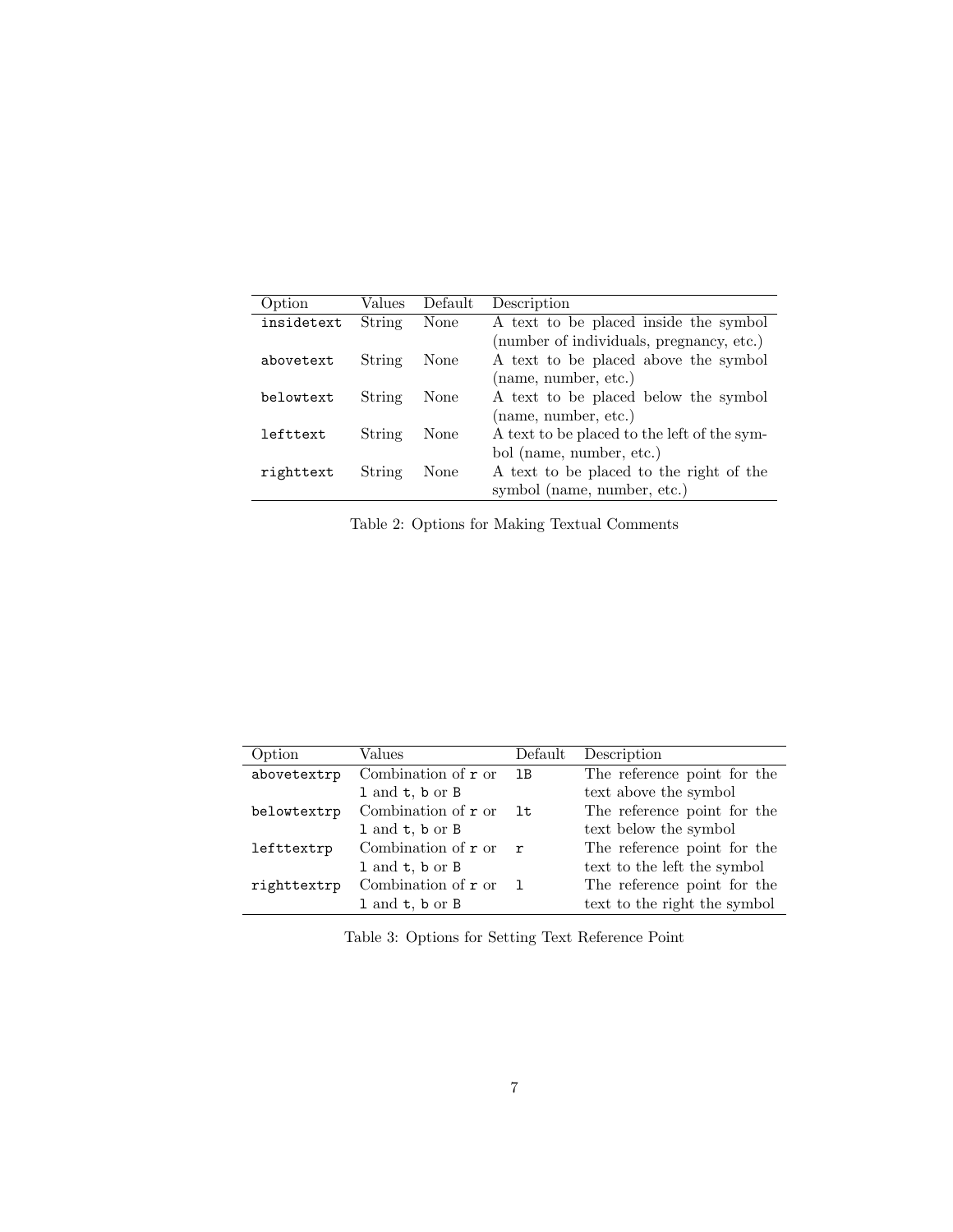| Command                                                                                                        | Result     |
|----------------------------------------------------------------------------------------------------------------|------------|
| \pstPerson[condition=asymptomatic]{P}                                                                          |            |
| \pstPerson[condition=affected, sex=male,<br>$evaluated]{P}$                                                    | $\ast$     |
| \pstPerson[obligatory, female]{P}                                                                              |            |
| \pstPerson[asymptomatic, male,<br>$proband$ ] $\{P\}$                                                          |            |
| \pstPerson[condition=obligatory,<br>sex=male, deceased] ${P}$                                                  | Jane       |
| \pstPerson[sex=female, adopted,<br>condition=affected, abovetext=Jane] ${P}$                                   |            |
| \pstPerson[sex=male, condition=affected,<br>belowtext=20 yr, deceased] $P$                                     | 20~yr      |
| \pstPerson[unknown, affected,<br>righttext=\parbox{1cm}{\footnotesize<br>A $\lceil 1 w \rceil$ {P}             |            |
| \pstPerson[sex=male, insidetex=5]{P}                                                                           | 5          |
| \pstPerson[sex=female,<br>condition=affected, insidetext=P] ${P}$                                              |            |
| \pstPerson[sex=female, affected,<br>belowtext=\parbox{1cm}{\centering<br>$SB\Upsilon\$ wks}, deceased] $\{P\}$ | SВ<br>2wks |

Table 4: Examples of Persons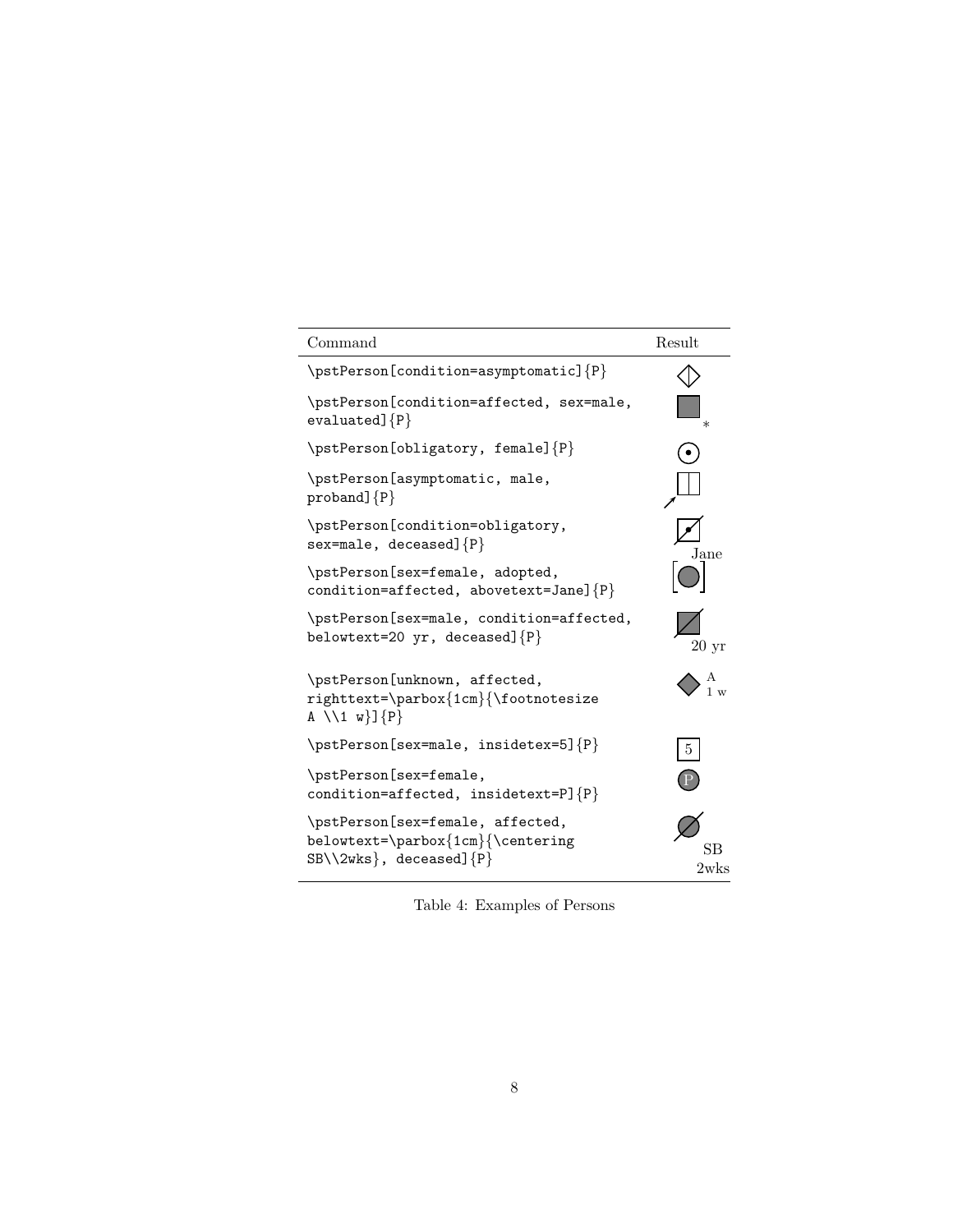| Command                                 | Symbol         |
|-----------------------------------------|----------------|
| $\beta_{A}$                             | male           |
| \pstAbortion[sab, righttext=1w]{A}      | $\bigwedge$ 1w |
| $\mathcal{A}$ bortion[affected] $\{A\}$ |                |

Table 5: Examples of Abortion Symbols

| Command                                                      | Symbol     |
|--------------------------------------------------------------|------------|
| $\text{F}(\text{C}-\text{C})$                                | vasectomy  |
| \pstChildless[belowtext=anospermia,<br>$infertile$ ] $\{C\}$ | anospermia |

Table 6: Examples of Childlessness or Infertility Symbols

Examples of usage of this command are shown in Table 5.

### 1.3.3 Childlessness and Infertility

The symbols for childlessness and infertility are listed under "line definitions" in [1]. However, to make the placing the symbols on the chart more flexible, we assign nodes to them.

\pstChildless The command for drawing these symbols has the same structure as the other node drawing commands: \pstChildless}[\(options)]{\\ampmand{did}}. While all options listed in Table 4 are valid, the only meaningful one is belowtext. Note that the option belowtextrp is silently ignored: the text is always centered below the infertility symbol.

option There is one additional option infertile, which can have values true of infertile false. If it is false, the person (or relationship) is childless by choice (or by an unknown reason). The clause =true can be omitted.

### 1.4 Connection Drawing Commands

The connections in pedigrees are based on \ncline and friends. There are, however, some additional features for pedigree connections.

### 1.4.1 Relationship

\pstRelationship Relationships are marriages or other unions. The main command for drawing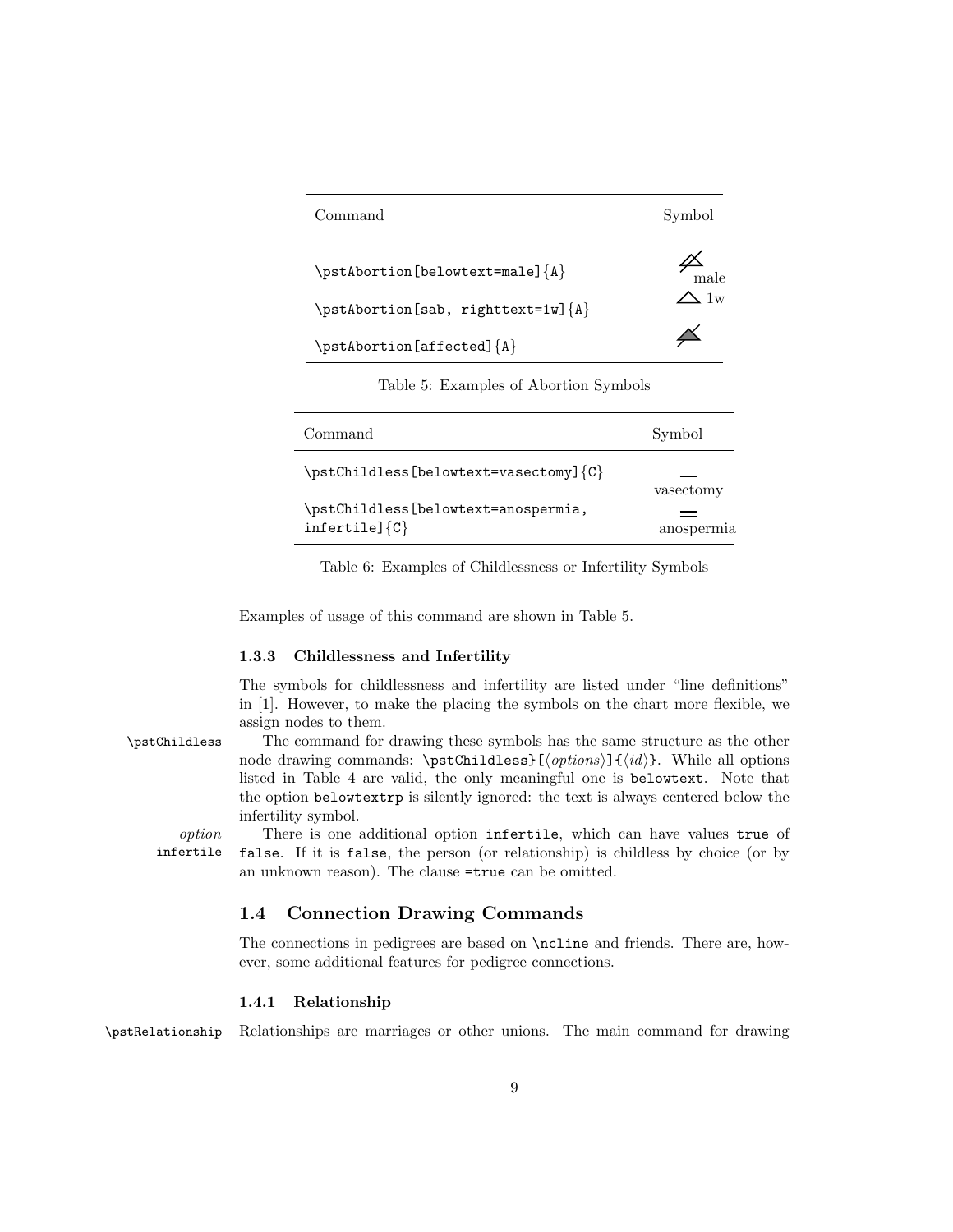| Option         | Values          | Default | Description                    |  |
|----------------|-----------------|---------|--------------------------------|--|
| broken         | true, false     | false   | Whether the relation-          |  |
|                |                 |         | ship no longer exists          |  |
| consanguinic   | true, false     | false   | Whether the relation-          |  |
|                |                 |         | ship is consanguinic           |  |
| descentnode    | Node name       | None    | A node that will be used       |  |
|                |                 |         | to draw descent lines for      |  |
|                |                 |         | the relationship               |  |
| brokenpos      | A number        | 0.3     | Where to put the symbol        |  |
|                | between 0 and 1 |         | for broken relationship        |  |
|                |                 |         | on the line (as a fraction     |  |
|                |                 |         | of the line length)            |  |
| descentnodepos | A number        | 0.5     | Where to put the the de-       |  |
|                |                 |         | scent node on the rela-        |  |
|                |                 |         | tionship line                  |  |
| rellinecmd     | Name            | ncline  | Name of the line drawing       |  |
|                |                 |         | command (without $\setminus$ ) |  |

Table 7: Options for Relationship Lines

relationships is  $\mathcal{h}(\phi)$  (*nodeA*}{(*nodeB*}. It draws a relationship line between  ${\langle \text{node}A \rangle}$  and  ${\langle \text{node}B \rangle}$ . Normal PSTricks options like linestyle=dashed can be used with the expected effect.

broken consanguinic descentnode brokenpos descentnodepos rellinecmd

options There are also several options specific for this command, listed in Table 7. The options broken and consanguinic are self-explanatory. The option descentnode is used, if we want the descent lines to start at a node on the relationship line. The name of this descent node must satisfy the usual criteria for the node (see Section 1.1). The options brokenpos and descentnodepos determine, where on the relationship line the corresponding objects are placed. The option rellinecmd allows to change the default straight line for the relationship to something else, like ncbar, ncangle, etc. Examples of this command use are shown in Table 8

#### 1.4.2 Descent

The paper [1] distinguishes between descent line and sibs line. We, however, will call all segments of the line, joining a parent (or a descent node) and a \pstDescent child, the descent line. The main command for showing parent-child relations option is  $\mathcal{\otimes}\{{Parent}\}\{\langle Child\rangle\}.$  The descent line consists of New in v0.3 descarmA three segments: the vertical arm from the parent node, the vertical arm from the child node and the horizontal segment connecting these arms. When there are several sibs, the horizontal segments form the sibs line. The length descarmA is the length of the first segment. By default it is 0.8 (in PSTricks units), but it can be changed by the usual \psset command or in the option list of \pstDescent. Note that it is calculated from the center of the node rather than from the node edge.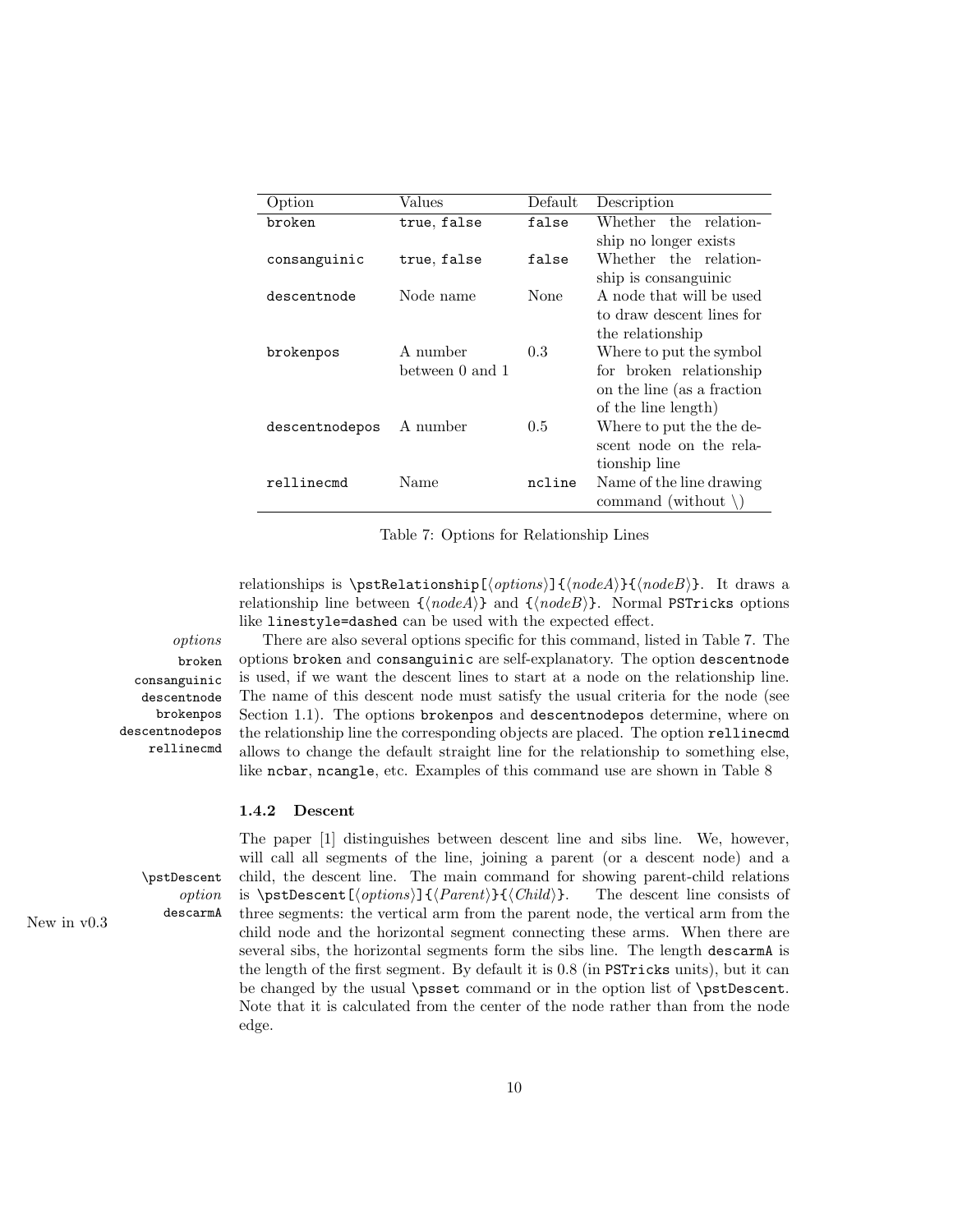| Command                                                                                                                                                                                                                                                                                                                                                                     | Result             |
|-----------------------------------------------------------------------------------------------------------------------------------------------------------------------------------------------------------------------------------------------------------------------------------------------------------------------------------------------------------------------------|--------------------|
| \rput(0.5,0.5){\pstPerson[male] ${A}$ }<br>\rput(2.5,0.5){\pstPerson[female]{B}}<br>\pstRelationship[broken]{A}{B}                                                                                                                                                                                                                                                          |                    |
| $\rput(0.5, 0.5){\pstPerson[male]}{A}$<br>$\rput(2.5, 0.5) {\bstrut}$ [female] {B}}<br>\pstRelationship[consanguinic]{A}{B}                                                                                                                                                                                                                                                 |                    |
| $\rput (0.5, 1.5) {\bstrut}$ Person[male] ${A}$ }<br>\rput(2.5,1.5){\pstPerson[female]{B}}<br>\rput(1.5,0.5){\pstPerson[female]{C}}<br>\pstRelationship[descentnode=AB]{A}{B}<br>$\n\ncline\{AB\}$                                                                                                                                                                          |                    |
| \rput $(0.5, 1.5)$<br>$pstPerson[male, belowtext=1-1]{A}$<br>\rput $(2.5, 1.5)$ {\<br>pstPerson[affected, female,<br>belowtext=1-2] ${B}$ }<br>\rput(1.5,0.6){\pstPerson[male,<br>belowtext=2-1] $\{C\}$<br>\pstRelationship[descentnode=AB,<br>rellinecmd=ncangle,<br>angleA=90, angleB=90,<br>descentnodepos=1.5,<br>broken, brokenpos=1.2] ${A}{B}$<br>$\n\ncline\{AB\}$ | $1 - 1$<br>$2 - 1$ |

Table 8: Examples of Relationships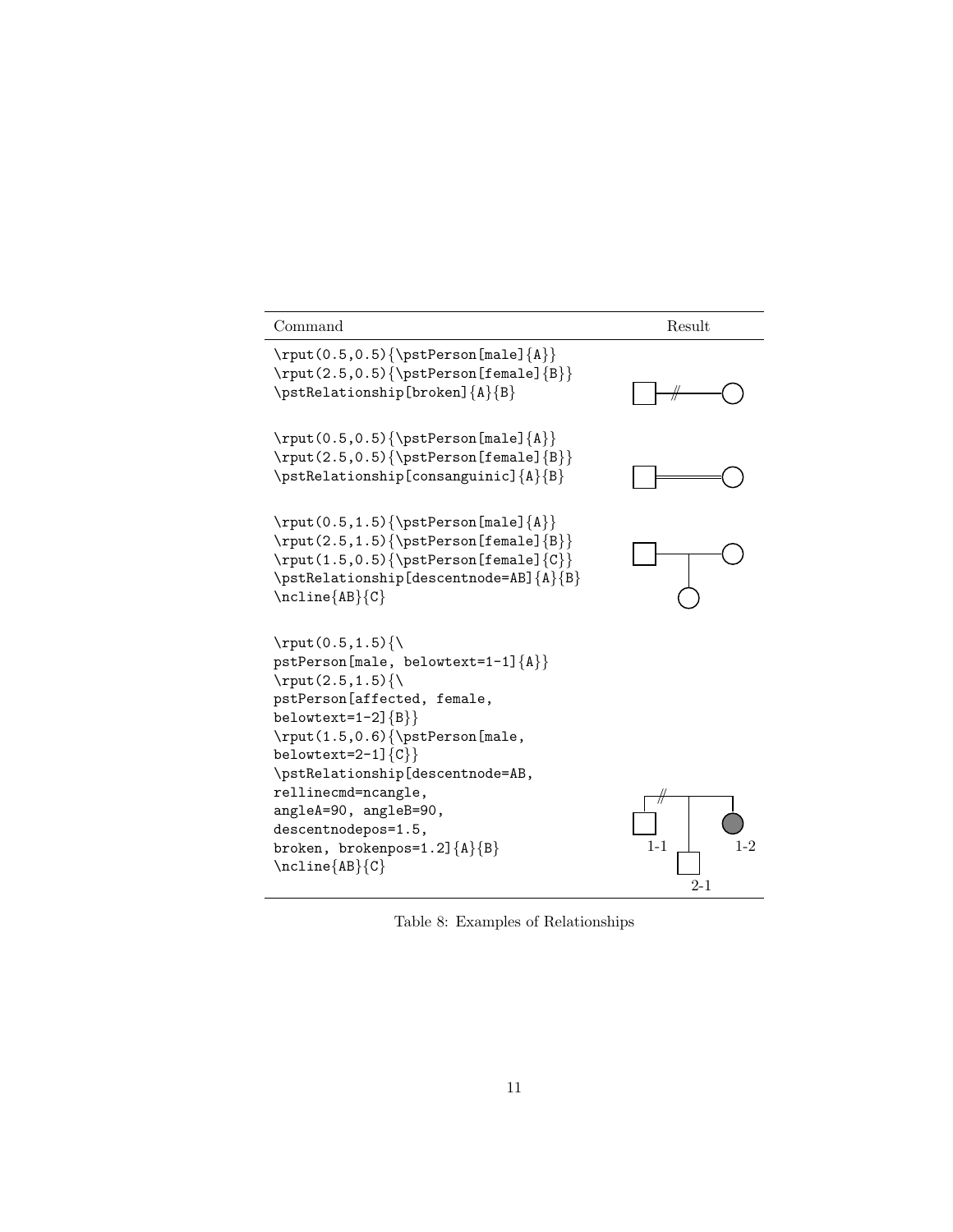Examples of \pstDescent are shown in Table 9. Note the PSTricks option linestyle=dashed used to show social parentage in the first example.

#### 1.4.3 Twins

\pstTwins A special care is needed when we talk about twins. First, the user must define a twin node: the node which is used as a nexus for twin lines. Then the following command draws all the necessary lines:

 $\mathcal{h}\left\{\langle options\right\rangle\}$ { $\langle Parent\rangle$ }{ $\langle TwinNode\rangle$ }{ $\langle LeftTwin\rangle$ }.

monozygotic qzygotic mzlinepos addtwin

options The options for this command are listed in Table 10. The option monozygotic allows to show that the twins are monozygotic. The actual position of the horizontal line is determined by the option mzlinepos. If it is unknown, whether the twins are monozygotic or not, qzygotic options draws a question mark, as recommended by [1]. Note that mzlinepos in this situation helps to position the question mark properly. The option addtwin allows to draw pedigrees with more than two twins. It can be repeated several times if necessary. Examples of the usage of this command are shown in Table 11.

option The first part of the pstTwins line has the same shape as \pstDescent. The descarmA option descarmA has the same meaning, as for \pstDescent. Therefore if there are both twins and non-twins, as in the first example in Table 11, the sibs segment is drawn correctly.

### 1.5 Making Trees

As discussed above (Section 1.1), the medical pedigrees are not necessary trees. Even if they are, they are usually not simple layered trees. Nevertheless sometimes pedigree can be represented as a layered tree. For such cases we provide tree drawing commands. See the discussion in [4] for more details.

\TpstAbortion \TpstChildless

\TpstPerson The macros \TpstPerson, \TpstAbortion and \TpstChildless have the same options and arguments as their "normal" counterparts. You probably need to use command like

```
\def\psedge{\pstDescent}
\psset{descarmA=1}
```
in your code. An example of us of such commands is shown on Figure 3. Note that the resulting figure is not a tree! The corresponding code is shown on Figure 4.

### 1.6 More Examples

A number of examples were listed above. Here we show even more examples of complex pedigrees.

On Figure 5 we show an example of a pedigree from [2]. The corresponding code is listed on Figure 6.

A very complex pedigree is used as an example in [1]. On Figure 7 we reproduce this pedigree. The corresponding code is shown on Figures 8, 9 and 10.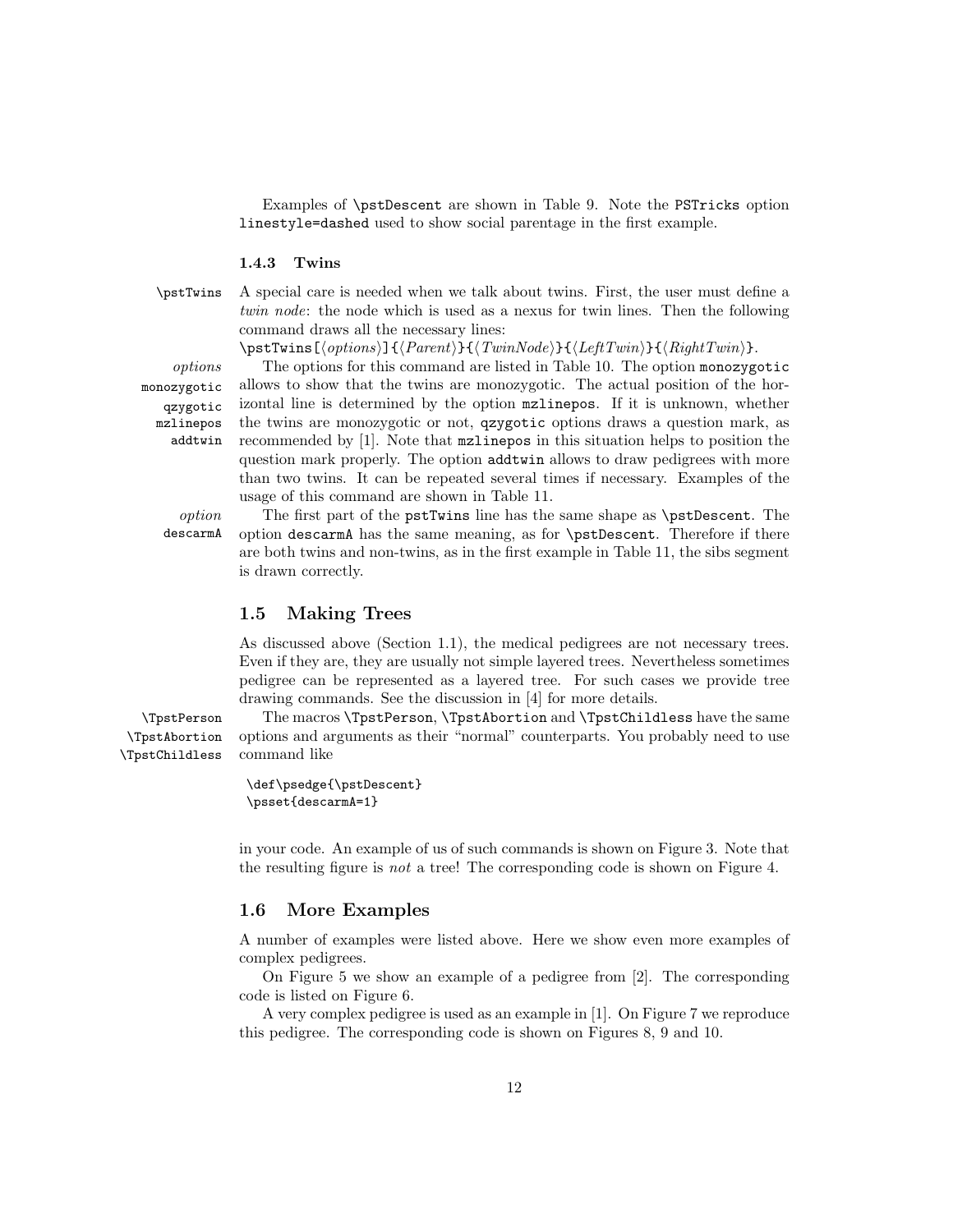```
Command Result
\rput(1.5,2){\pstPerson[female]{A}}\rput(0.5,0.5){\pstPerson[female,
adopted]{B}\rput(1.5,0.5){\pstPerson[male]}{C}\rput(2.5,0.5){\pstAbortion[female]{D}}\pstDescent[linestyle=dashed]{A}{B}
\pstDescent{A}{C}
\pstDescent{A}{D}
\psset{descarmA=1}
\rput(0.5,2){\pstPerson[male,
belowtext=Fred]{A}}
\rput(2.5,2){\pstPerson[female,
obligatory, belowtext=Ginger]{B}}
\pstRelationship[descentnode=AB]{A}{B}
\rput(0.5,0.5){\pstPerson[male,asymptomatic,
belowtext=John]{C1}}
\rput(1.5,0.5){\pstPerson[female,
belowtext=Mary]{C2}}
\rput(2.5,0.5){\pstAbortion[sab,
affected, belowtext=male]{C3}}
\pstDescent{AB}{C1}
\pstDescent{AB}{C2}
\pstDescent{AB}{C3}
                                            Fred
                                                      \bulletGinger
                                            John Mary
                                                       male
\rput(0.5,1.5){\psterals}\rput(2.5,1.5){\psetPerson[female]{B}}\pstRelationship[descentnode=AB]{A}{B}
\rput(1.5,0.5){\pstChildless[infertile,
belowtext=anospermia]{C}}
\pstDescent{AB}{C}
                                               anospermia
```
Table 9: Examples of Descent Lines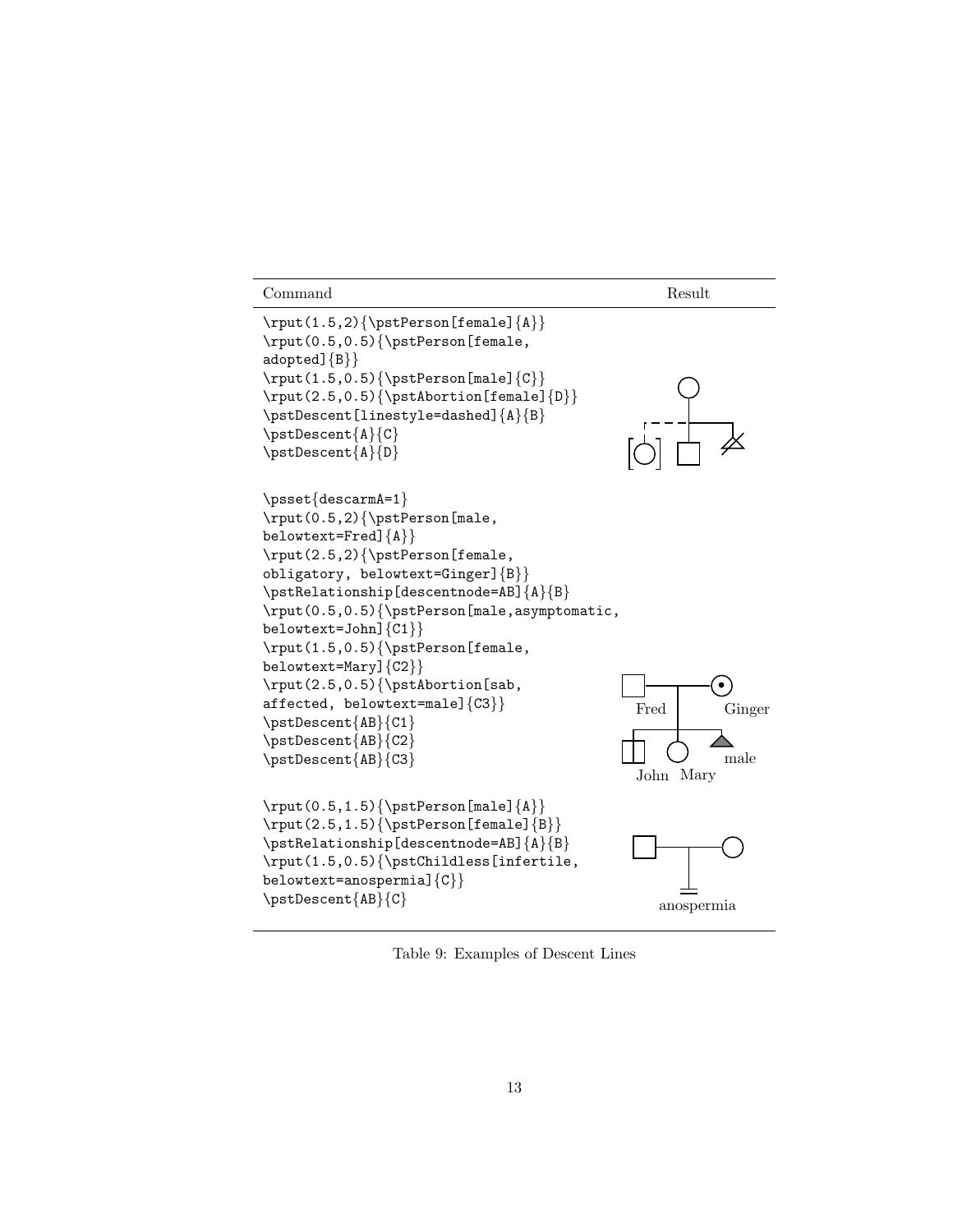| Option      | Values      | Default | Description                                       |
|-------------|-------------|---------|---------------------------------------------------|
| monozygotic | true, false | false   | Whether the twins are                             |
|             |             |         | monozygotic                                       |
| qzygotic    | true, false | false   | Whether the monozy-<br>goticity of twins is ques- |
|             |             |         | tionable                                          |
| addtwin     | Twin node   | Node    | Additional twin node id                           |
|             |             |         | if there are more than                            |
|             |             |         | two twins (this option                            |
| mzlinepos   | A number    | 0.5     | may be repeated)<br>Where to put the hori-        |
|             |             |         | zontal line for monozy-                           |
|             |             |         | gotic twins (as a factor                          |
|             |             |         | of the total line length)                         |

Table 10: Options for Twins Lines



Figure 3: Example of Using Tree-Making Commands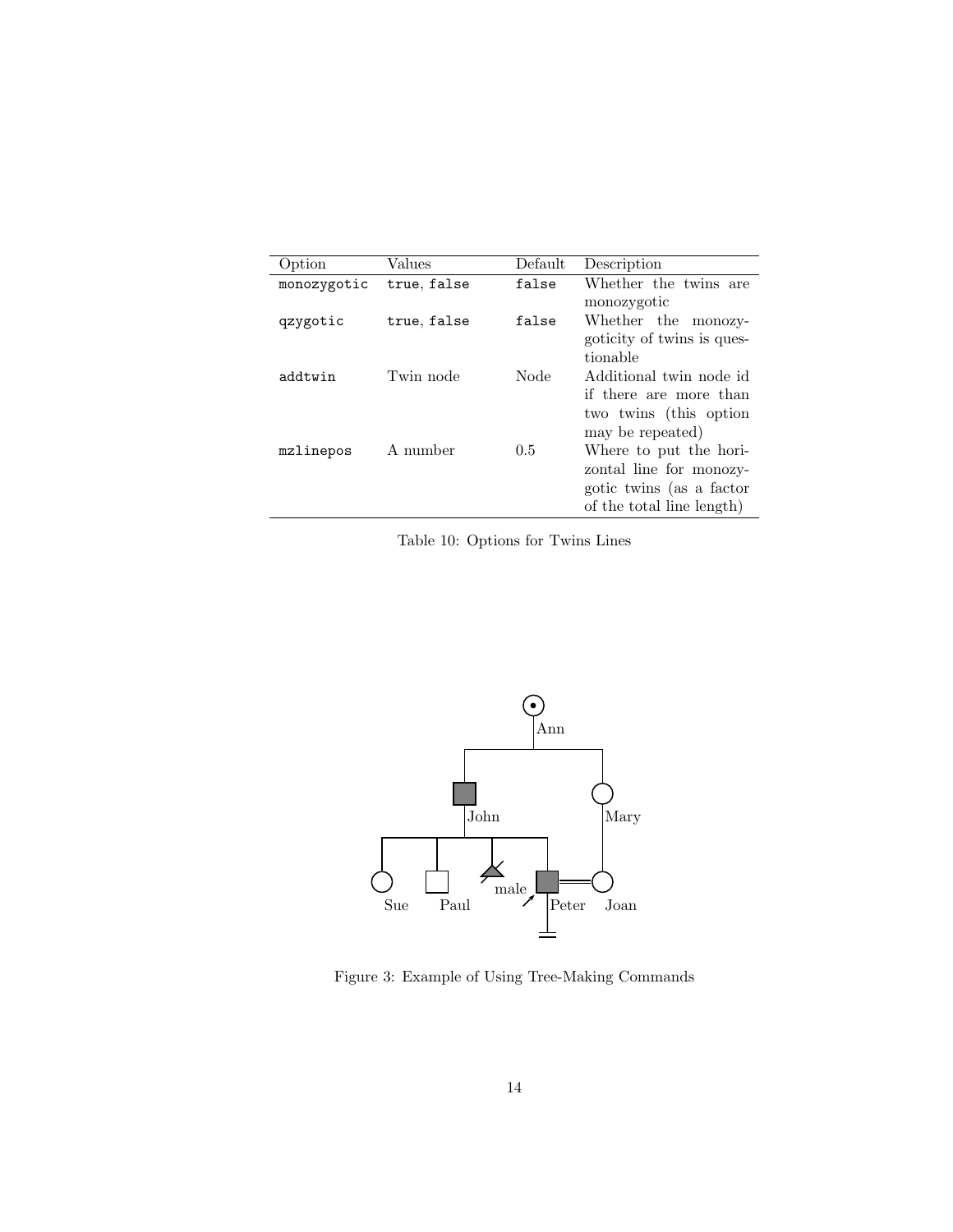

Table 11: Examples of Twins Lines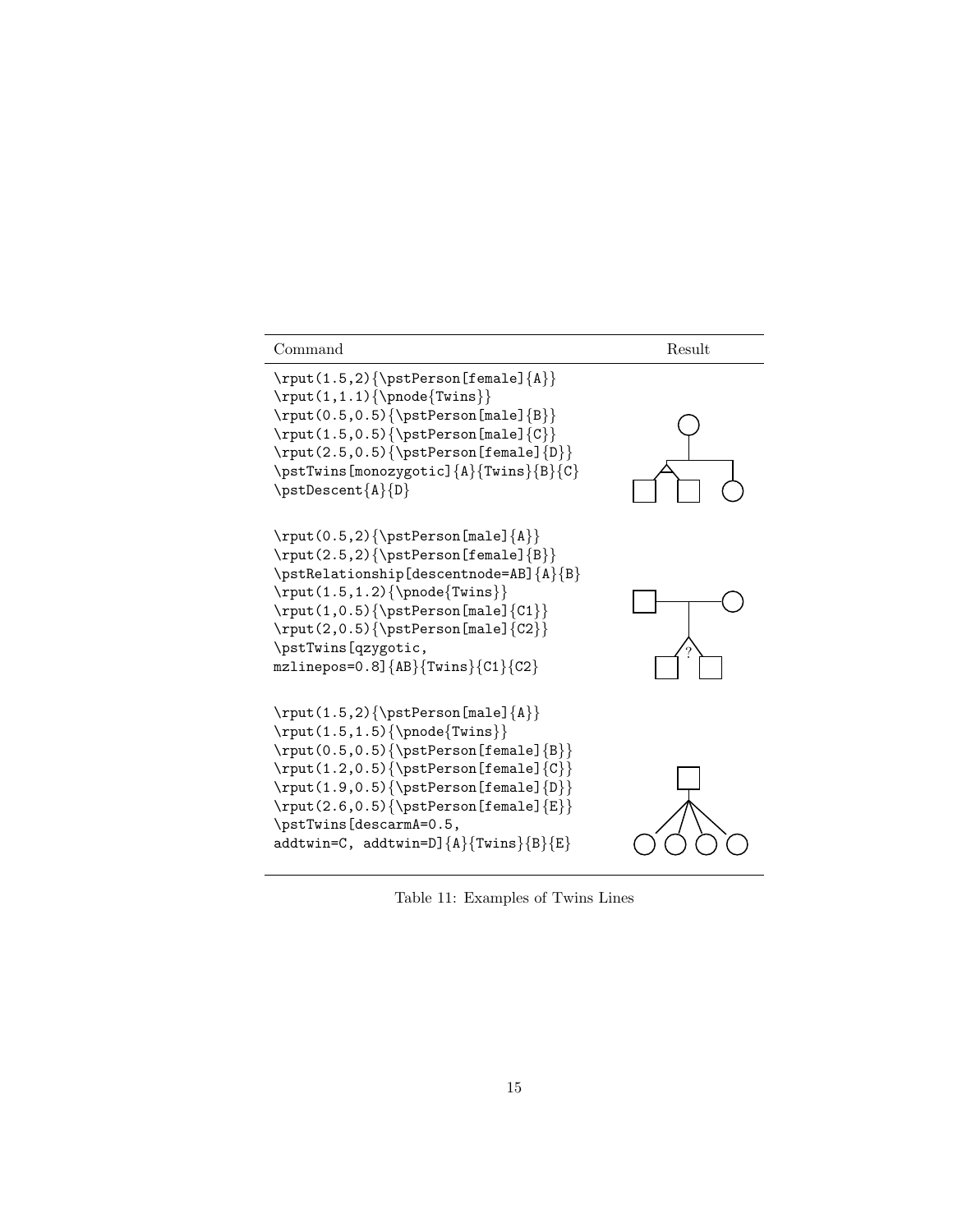```
\begin{pspicture}(0,1)(7,7)
   \rput(3,4){%
     \pstree{\TpstPerson[female, obligatory, belowtext=Ann]{Ann}}{%
       \label{thm:main} $$\def\psedge{\pstDescent}\psset{descarmA=1}$$\pstree{\TpstPerson[male, affected, belowtext=John]{John}}{%
         \TpstPerson[female, belowtext=Sue]{Sue}
         \TpstPerson[male, belowtext=Paul]{Paul}
         \TpstAbortion[affected, belowtext=male]{A1}
         \pstree[thislevelsep=1.2]{\TpstPerson[male,
           belowtext=Peter, affected, proband]{Peter}}{%
           \def\psedge{\ncline}
           \TpstChildless[infertile]{C1}
           }
       }
       \pstree{\TpstPerson[female, belowtext=Mary]{Mary}}{
       \TpstPerson[female, belowtext=Joan]{Joan}
       }
     }
  }
   \pstRelationship[consanguinic]{Peter}{Joan}
\end{pspicture}
```
Figure 4: Code Producing Figure 3



Figure 5: Example of a Pedigree of a Family With PROMM From [2, p. 48]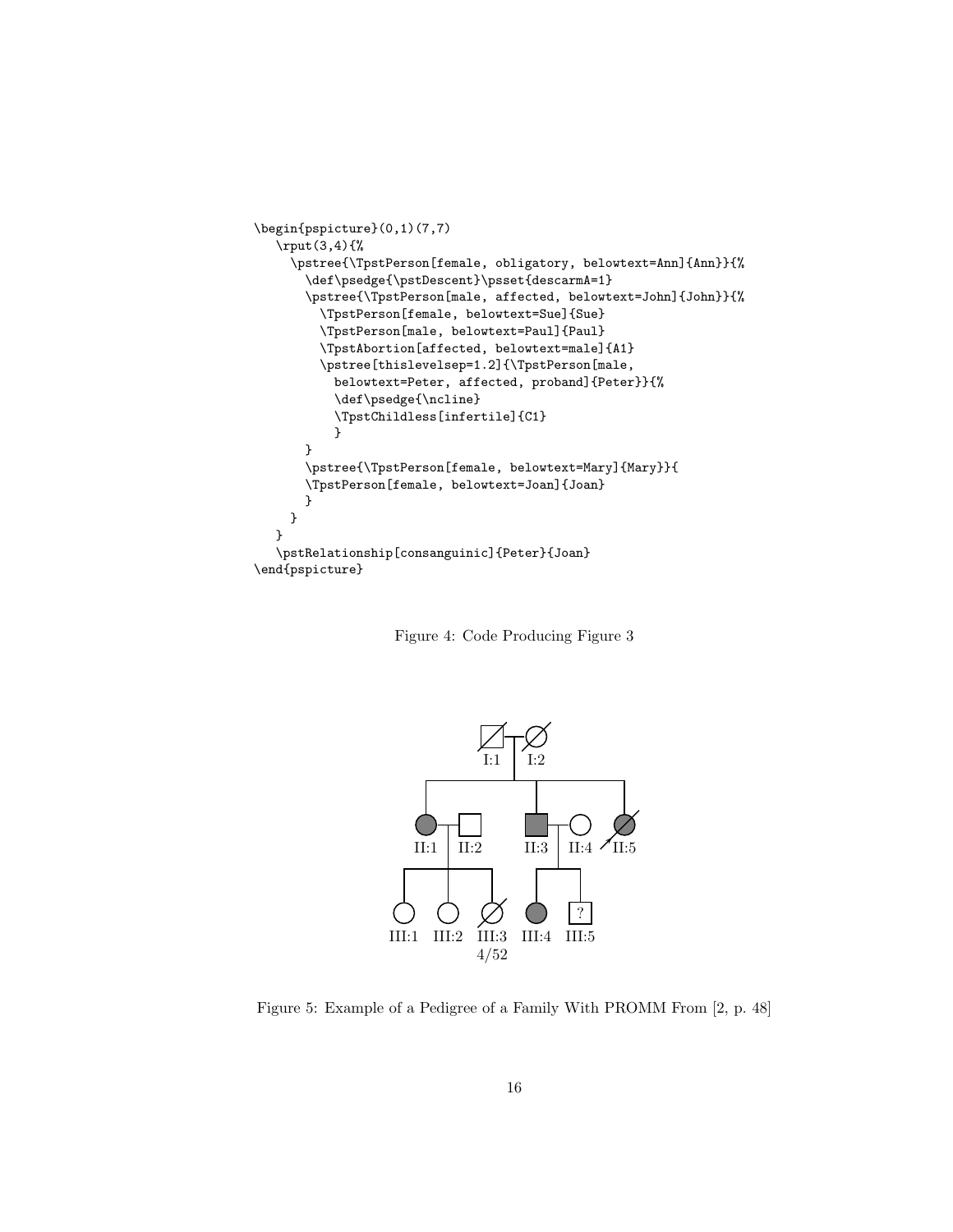```
\begin{pspicture}(6,6)
  \psset{belowtextrp=t, descarmA=1}
  \rput(2.5,5.5){\pstPerson[male, deceased, belowtext=I:1]{I:1}}
  \rput(3.5,5.5){\pstPerson[female, deceased, belowtext=I:2]{I:2}}
  \pstRelationship[descentnode=I:1_2]{I:1}{I:2}
  \rput(1,3.5){\pstPerson[female, affected, belowtext=II:1]{II:1}}
  \pstDescent{I:1_2}{II:1}
  \rput(2,3.5){\pstPerson[male, belowtext=II:2]{II:2}}
  \pstRelationship[descentnode=II:1_2]{II:1}{II:2}
  \rput(3.5,3.5){\pstPerson[male, affected, belowtext=II:3]{II:3}}
  \pstDescent{I:1_2}{II:3}
  \rput(4.5,3.5){\pstPerson[female, belowtext=II:4]{II:4}}
  \pstRelationship[descentnode=II:3_4]{II:3}{II:4}
  \rput(5.5,3.5){\pstPerson[female, affected, deceased, proband,
   belowtext=II:5]{II:5}}
  \pstDescent{I:1_2}{II:5}
  \rput(0.5,1.5){\pstPerson[female, belowtext=III:1]{III:1}}
  \pstDescent{II:1_2}{III:1}
  \rput(1.5,1.5){\pstPerson[female, belowtext=III:2]{III:2}}
  \pstDescent{II:1_2}{III:2}
  \rput(2.5,1.5){\pstPerson[female, deceased,
   belowtext=\parbox{2cm}{\centering III:3\\4/52}]{III:3}}
  \pstDescent{II:1_2}{III:3}
  \rput(3.5,1.5){\pstPerson[female, affected,
   belowtext=III:4]{III:4}}
  \pstDescent{II:3_4}{III:4}
  \rput(4.5,1.5){\pstPerson[male, insidetext=?,
   belowtext=III:5]{III:5}}
  \pstDescent{II:3_4}{III:5}
\end{pspicture}
```
Figure 6: Code Producing Figure 5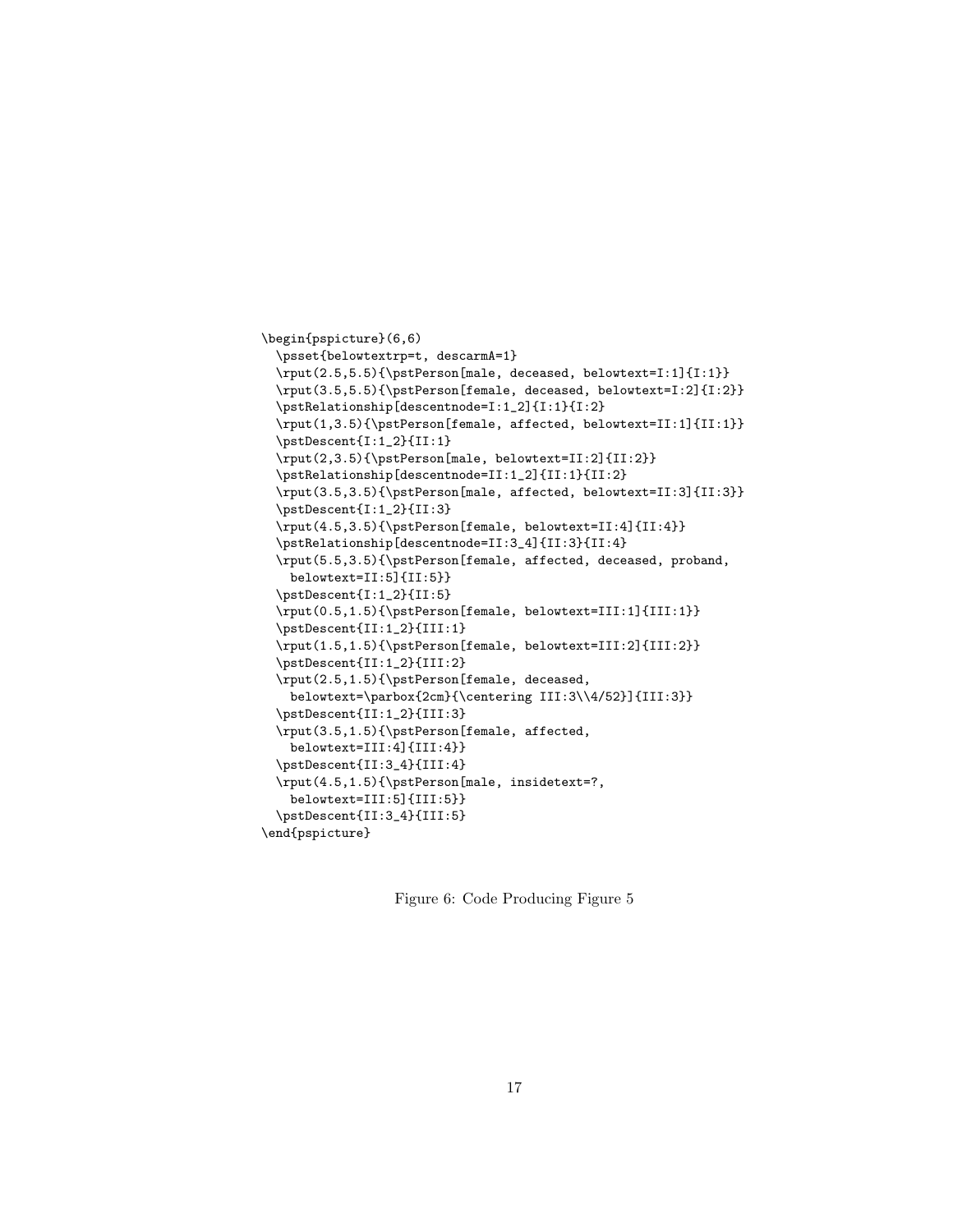

Figure 7: A Complex Pedigree From [1]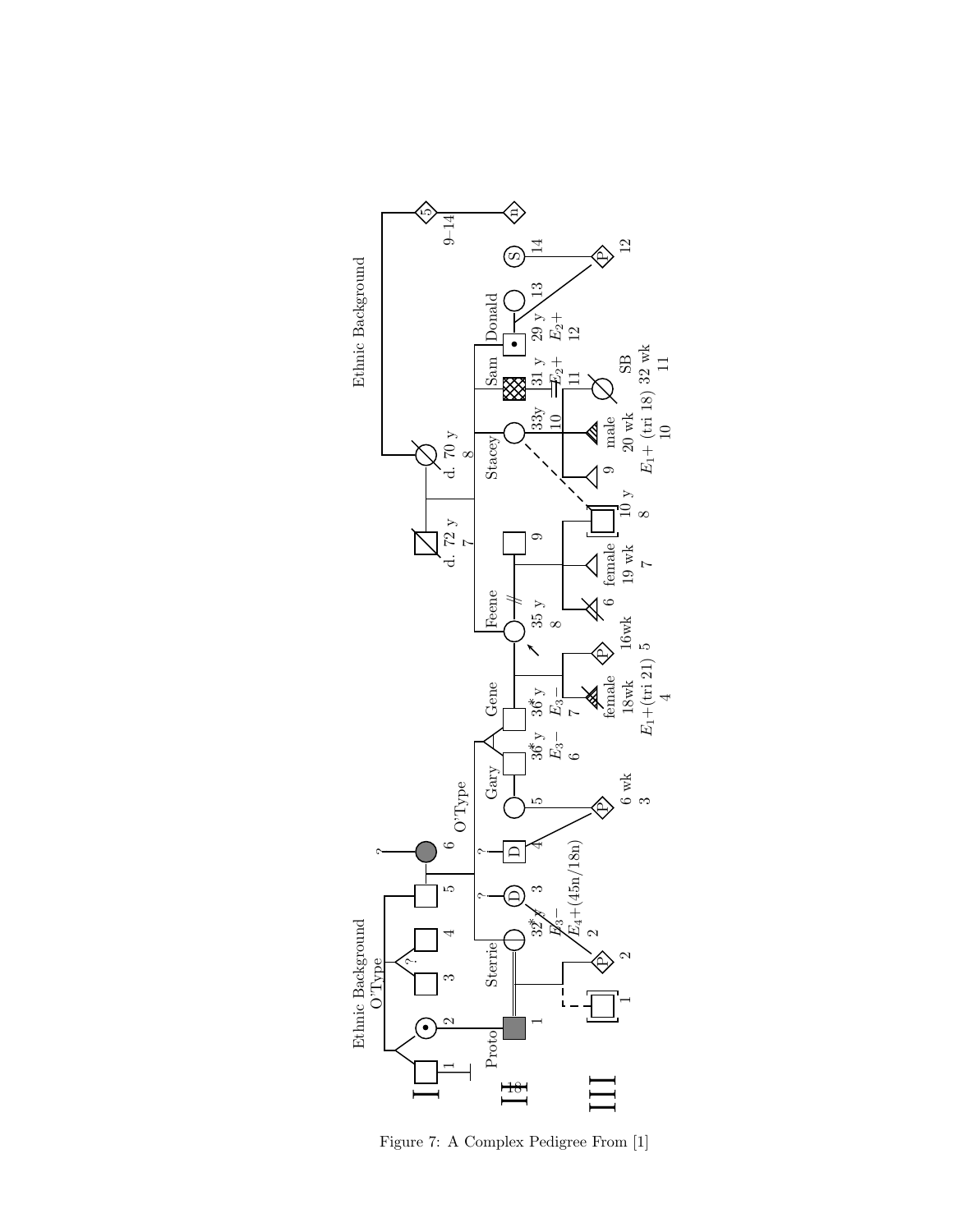```
\psset{descarmA=1.1, hatchsep=1.5pt}
\rput(3.5,8){Ethnic Background}
\rput(18.5,8){Ethnic Background}
\rput(3.5,7.5){\rnode{OType1}{O'Type}}
\rput(18.5,7.5){\pnode{Origin2}}
\rput(6.5,7.5){\rnode{Quest1}{?}}
\rput(1,6.5){\Huge I}
\rput(1.5,6.5){\pstPerson[male, belowtext=1]{I1}}
\rput(2.5,6.5){\pstPerson[female, obligatory, belowtext=2]{I2}}
\rput(3.5,6.5){\pstPerson[male, belowtext=3]{I3}}
\rput(4.5,6.5){\pstPerson[male, belowtext=4]{I4}}
\rput(5.5,6.5){\pstPerson[male, belowtext=5]{I5}}
\rput(6.5,6.5){\pstPerson[female, affected,
   belowtext=6]{I6}}
\rput(2,7.2){\pnode{Twins1}}
\rput(4,7.2){\pnode{Twins2}}
\pstTwins[descarmA=0]{OType1}{Twins1}{I1}{I2}
\pstTwins[qzygotic, descarmA=0, mzlinepos=0.8]{OType1}{Twins2}{I3}{I4}
\pstDescent[descarmA=0]{OType1}{I5}
\pstDescent[descarmA=0]{Quest1}{I6}
\pstRelationship[descentnode=I5I6]{I5}{I6}
\rput(1.5,5.5){\pstChildless{CI1}}
\ncline{I1}{CI1}
\rput(13.5,6.5){\pstPerson[male, deceased, belowtextrp=t,
    belowtext=\parbox{2cm}{\centering d. 72 y\\7}]{I7}}
\rput(15.5,6.5){\pstPerson[female, deceased, belowtextrp=t,
    belowtext=\parbox{2cm}{\centering d. 70 y\\8}]{I8}}
\pstRelationship[descentnode=I7I8]{I7}{I8}
\rput(21,6.5){\pstPerson[insidetext=5, belowtext=9--14,
  belowtextrp=rt]{I9}}
\pstDescent[descarmA=0]{Origin2}{I8}
\pstDescent[descarmA=0]{Origin2}{I9}
```
Figure 8: Code for Figure 7: Generation I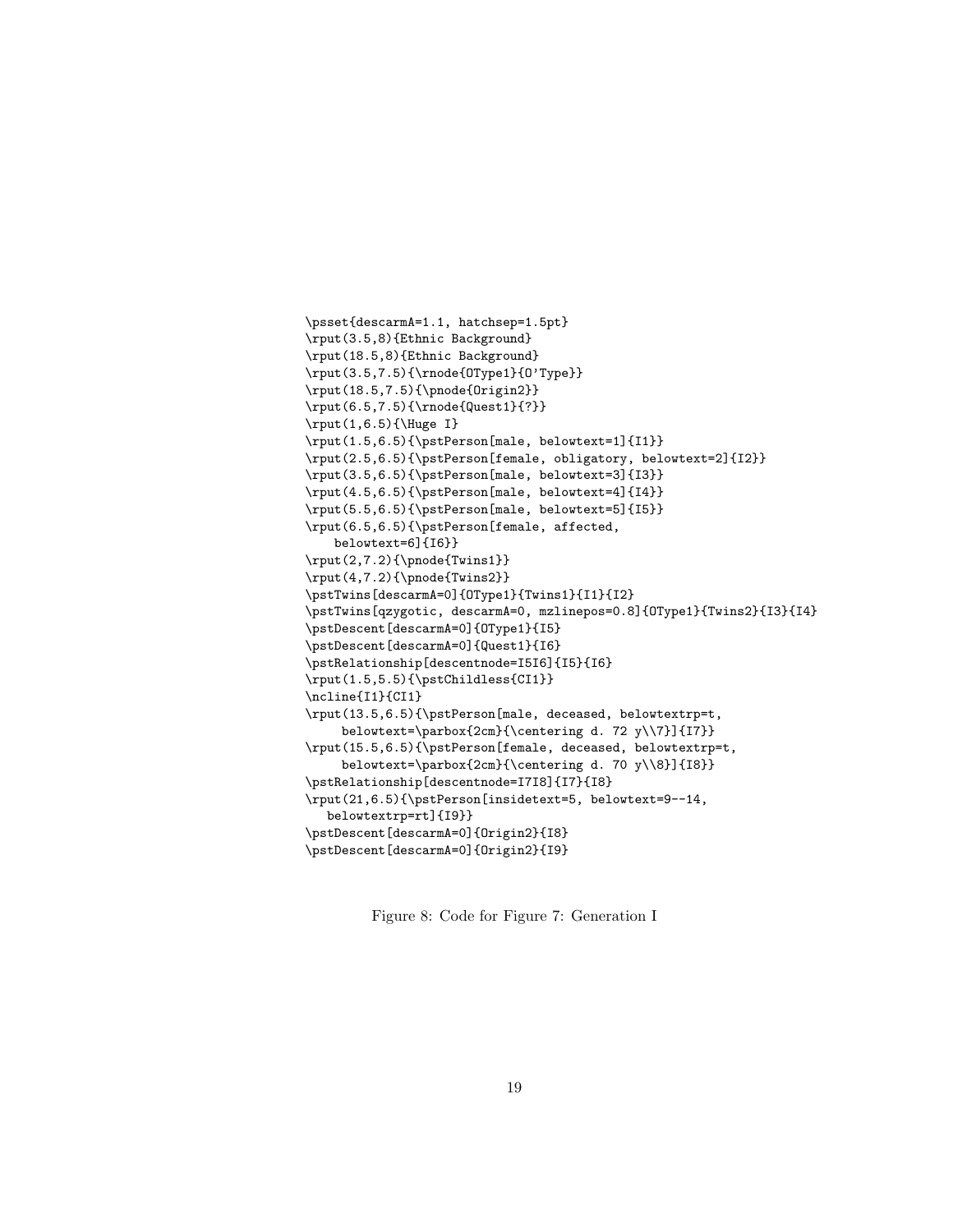```
\rput(1,4.5){\Huge{Huge II}}\rput(2.5,4.5){\pstPerson[male, affected, belowtext=1,
     abovetext=Proto, abovetextrp=rB]{II1}}
\pstDescent{I2}{II1}
\rput(4.5,4.5){\pstPerson[female, asymptomatic,
   belowtext=\parbox{3cm}{32 y\\
   $E_3-$\\$E_4+$(45n/18n)\\2}, abovetext={Sterrie},
   abovetextrp=rB, evaluated]{II2}}
\pstDescent{I5I6}{II2}
\pstRelationship[consanguinic, descentnode=II1II2]{II1}{II2}
\rput(5.5,5.2){\rnode{Quest2}{?}}
\rput(5.5,4.5){\pstPerson[female, insidetext=D,
   belowtext=3]{II3}}
\ncline{Quest2}{II3}
\rput(6.5,5.2){\rnode{Quest3}{?}}
\rput(6.5,4.5){\pstPerson[male, insidetext=D,
   belowtext=4]{II4}}
\ncline{Quest3}{II4}
\rput(7.5,4.5){\pstPerson[female, belowtext=5]{II5}}
\rput(8.5,4.5){\pstPerson[male, abovetext=Gary, abovetextrp=rB,
  belowtext=\parbox{2cm}{36 y\\$E_3-$\\6},
   evaluated]{II6}}
\rput(9.5,4.5){\pstPerson[male, abovetext={Gene},
  belowtext=\parbox{2cm}{36 y\\$E_3-$\\7},
  evaluated]{II7}}
\rput(9,5.2){\pnode{Twins3}}
\pstTwins[monozygotic]{I5I6}{Twins3}{II6}{II7}
\pstRelationship{II5}{II6}
\rput(7.5,5.7){O'Type}
\rput(11.5,4.5){\pstPerson[female, proband,
   belowtext=\parbox{1cm}{35 y\\8}, abovetext=Feene]{II8}}
\pstRelationship[descentnode=II7II8]{II7}{II8}
\rput(13.5,4.5){\pstPerson[male, belowtext=9]{II9}}
\pstRelationship[broken, descentnode=II8II9,
     descentnodepos=0.85]{II8}{II9}
\rput(16,4.5){\pstPerson[abovetext=Stacey, female,
   abovetextrp=rB,
   belowtext=\parbox{1cm}{33y\\ 10}]{II10}}
\def\affectedstyle{fillstyle=crosshatch}
\rput(17,4.5){\pstPerson[male, affected, abovetext=Sam,
   belowtext=\parbox{3cm}{31 y\\ $E_2+$\\
   11}, hatchsep=3pt]{II11}}
\rput(17,3.6){\pstChildless[infertile]{C2}}
\ncline{II11}{C2}
\rput(18,4.5){\pstPerson[male, obligatory,
   abovetext=Donald,
   belowtext=\parbox{3cm}{29 y\\ E_2+$ \\
   12}]{II12}}
\pstDescent{I7I8}{II8}
\pstDescent{I7I8}{II10}
\pstDescent{I7I8}{II11}
\pstDescent{I7I8}{II12}
\rput(19,4.5){\pstPerson[fem@q]e, belowtext=13]{II13}}
\pstRelationship[descentnode=II12II13]{II12}{II13}
\rput(20,4.5){\pstPerson[female, insidetext=S,
   belowtext=14]{II14}}
\rput(21,4.5){\pstPerson[insidetext=n]{II15}}
\pstDescent{I9}{II15}
```
Figure 9: Code for Figure 7: Generation II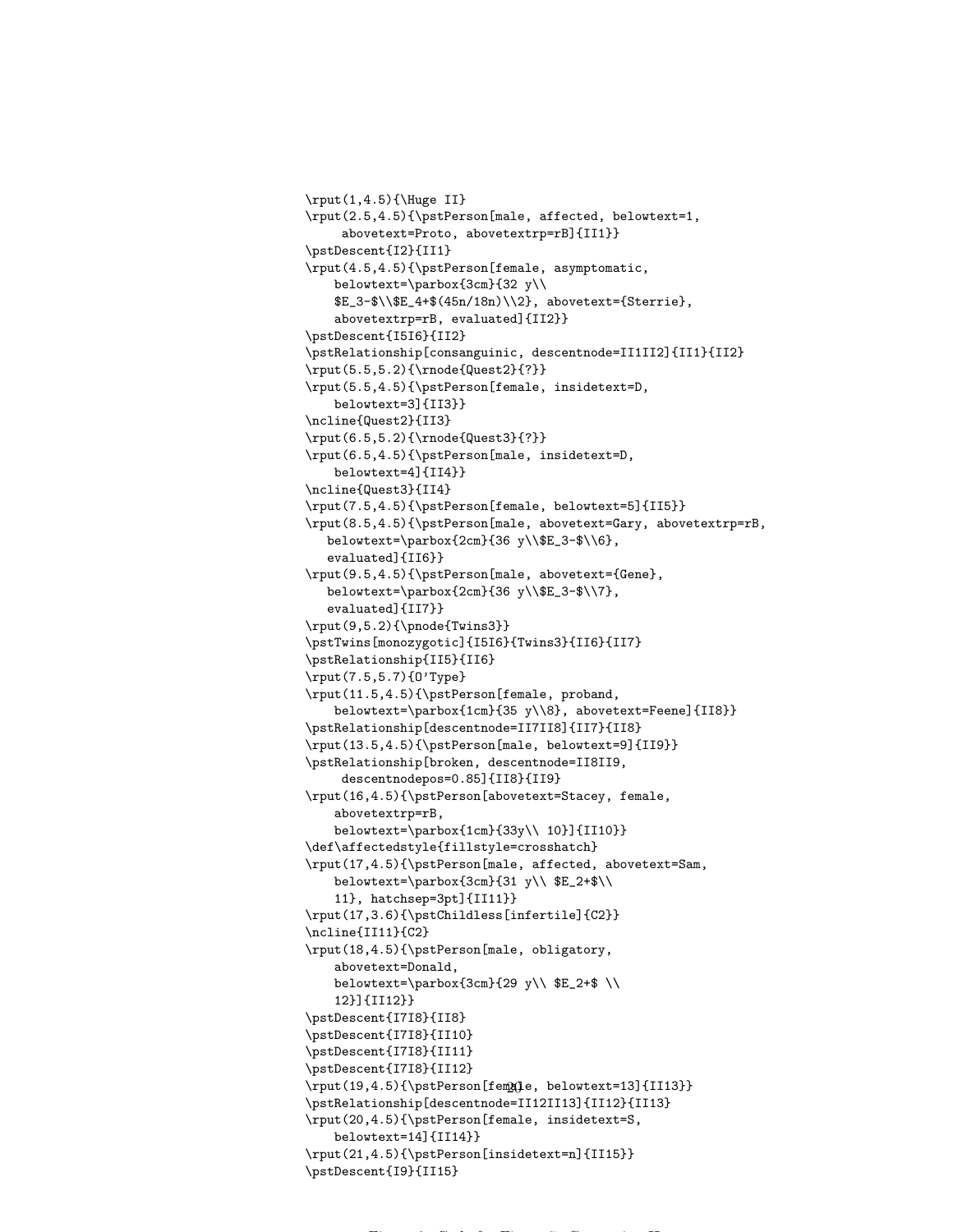```
\rput(1,2.5){\Huge III}
\rput(3,2.5){\pstPerson[male, adopted, belowtext=1]{III1}}
\rput(4,2.5){\pstPerson[insidetext=P, belowtext=2]{III2}}
\pstDescent[linestyle=dashed]{II1II2}{III1}
\pstDescent{II1II2}{III2}
\ncline{II3}{III2}
\rput(7.5,2.5){\pstPerson[insidetext=P,
    belowtext=\parbox{2cm}{6 wk\\3}]{III3}}
\pstDescent{II5}{III3}
\ncline{II4}{III3}
\def\affectedstyle{fillstyle=vlines}
\rput(10,2.5){\pstAbortion[affected,
   belowtext=\parbox{2cm}{\centering
      female\\18wk\\$E_1+$(tri 21)\\4},
      belowtextrp=t]{III4}}
 \rput(11,2.5){\pstPerson[insidetext=P,
      belowtext=\parbox{1cm}{16wk\\5}]{III5}}
\pstDescent{II7II8}{III4}
\pstDescent{II7II8}{III5}
\rput(12,2.5){\pstAbortion[belowtext=6]{III6}}
\rput(13,2.5){\pstAbortion[sab, belowtextrp=t,
      belowtext=\parbox{2cm}{\centering female\\19 wk\\
      7}]{III7}}
\rput(14,2.5){\pstPerson[adopted, male,
      belowtext=\parbox{1cm}{10 y\\ 8}]{III8}}
\pstDescent{II8II9}{III6}
\pstDescent{II8II9}{III7}
\pstDescent{II8II9}{III8}
\ncline[linestyle=dashed]{II10}{III8}
\rput(15,2.5){\pstAbortion[sab, belowtext=9]{III9}}
\def\affectedstyle{fillstyle=hlines}
\rput(16,2.5){\pstAbortion[sab, belowtextrp=t, affected,
   belowtext=\parbox{2cm}{\centering male\\ 20 wk\\ $E_1+$
    (tri 18)\\ 10}]{III10}}
\rput(17,2.5){\pstPerson[deceased, female,
   belowtext=\parbox{1cm}{\centering SB\\32 wk\\
   11}]{III11}}
\pstDescent{II10}{III9}
\pstDescent{II10}{III10}
\pstDescent{II10}{III11}
\rput(20,2.5){\pstPerson[insidetext=P,
   belowtext=12]{III12}}
\pstDescent{II14}{III12}
\ncline{II12II13}{III12}
```
Figure 10: Code for Figure 7: Generation III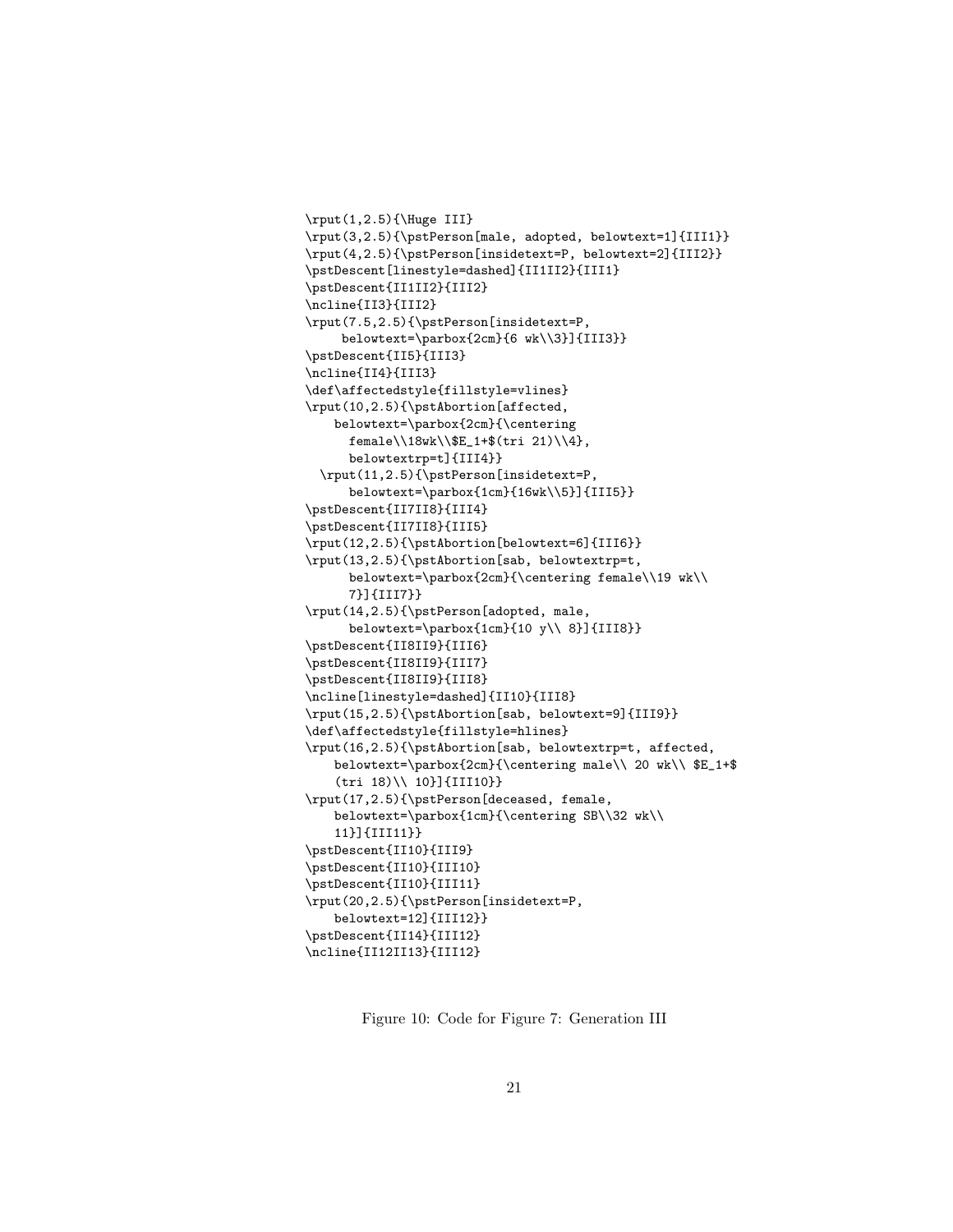# 2 Implementation

# 2.1 Identification and Setting Up

Traditionally PSTricks works in two regimes: the L<sup>AT</sup>EXone and the plain one. Probably it is a good idea to keep this tradition. Therefore we will use a T<sub>E</sub>X file pst-pdgr.tex and a LATEXfile pst-pdgr.sty. They have different means of preserving from loading twice and identification.

\PSTPedigreeLoaded A TEX guard \PSTPedigreeLoaded prevents the double loading of the file:

1  $\langle$ \*tex $\rangle$ 

2 \csname PSTPedigreeLoaded\endcsname

```
3 \let\PSTPedigreeLoaded\endinput
```
 $4 \langle$ /tex $\rangle$ 

Now we can start real identification. Note the difference between the ways a  $\Delta F$ FX style, a  $\Delta F$ FX configuration file and a TFX file announce itself

```
5 (latex)\NeedsTeXFormat{LaTeX2e}
 6 (latex)\ProvidesPackage{pst-pdgr}
 7 \langle cfg \rangleProvidesFile{pst-pdgr.cfg}
 8 \text{tex} \message{
 9 [2017/11/20 v0.4 Medical Pedigree with PSTricks]
10 \langletex\rangle}
```
The L<sup>A</sup>TEX style is in fact just a wrapper: it calls the configuration file, and then the T<sub>E</sub>Xfile, which does the real work:

```
11 \langle *|latex\rangle12 \RequirePackage{pstricks}%
13 \InputIfFileExists{pst-pdgr.cfg}{%
14 \typeout{Loading configuration file pst-pdgr.cfg}}{%
15 \typeout{Configuration file pst-pdgr.cfg is not found}}
16 \input{pst-pdgr.tex}
17 \langle/latex\rangle
```
Now we are dealing (almost) exclusively with T<sub>E</sub>X.

18  $\langle$ \*tex $\rangle$ 

Check the packages we use are loaded:

```
19 \ifx\PSTricksLoaded\endinput\else\input pstricks.tex\fi
```

```
20 \ifx\PSTnodesLoaded\endinput\else\input pst-node.tex\fi
```

```
21 \ifx\PSTreeLoaded\endinput\else\input pst-tree.tex\fi
```

```
22 \ifx\PSTXKeyLoaded\endinput\else\input pst-xkey.tex\fi
```
We set up that  $\circ$  symbol:

```
23 \catcode'\@=11\relax
```
and set up keys for our package

```
24 \pst@addfams{pst-pdgr}
```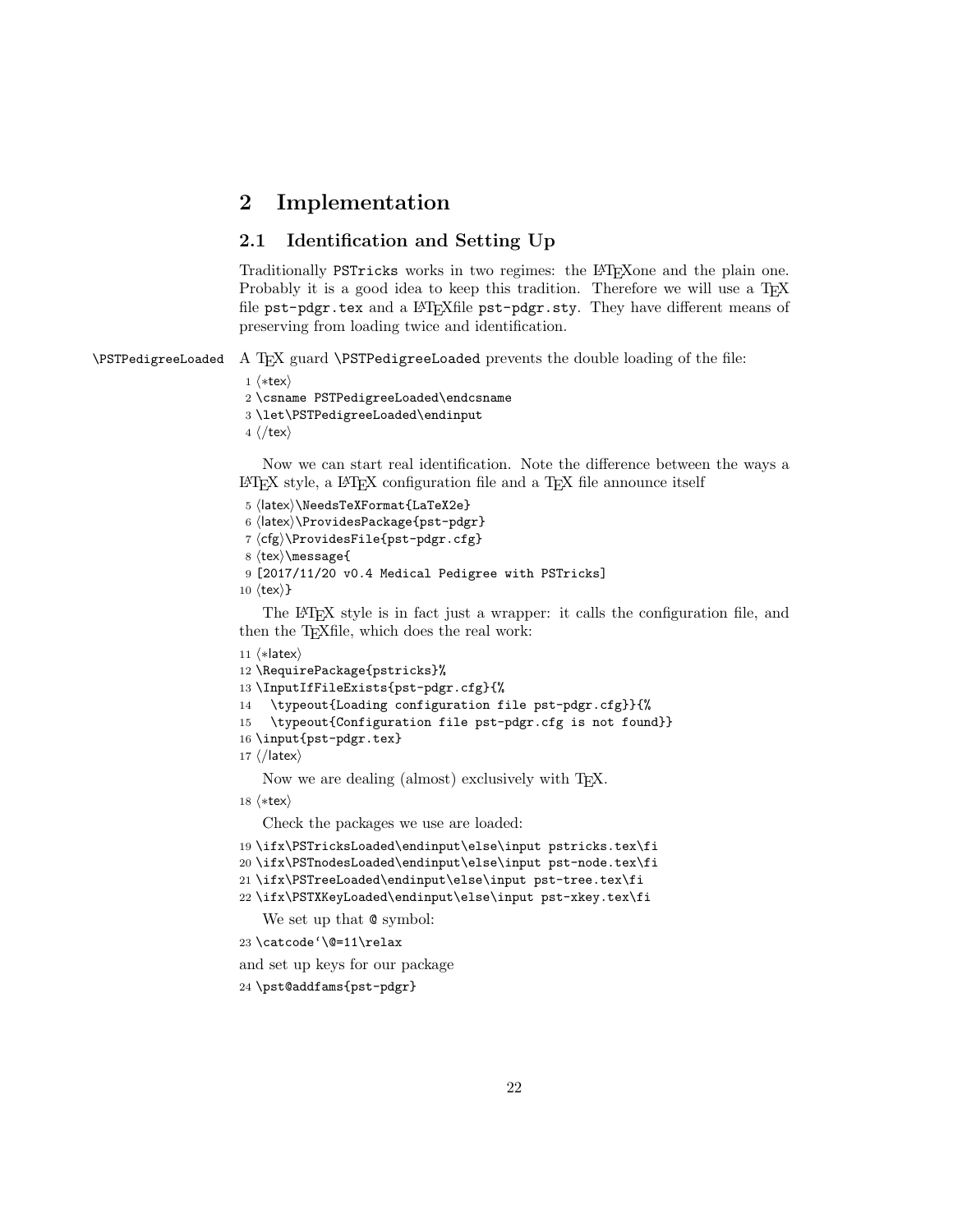### 2.2 Global Parameters

These macros define the way affected individuals are drawn \affectedbgcolor The background color: 25 \def\affectedbgcolor{gray} \affectedfgcolor The foreground color for the text: 26 \def\affectedfgcolor{white} \affectedstyle And the style: 27 \def\affectedstyle{fillstyle=solid, fillcolor=\affectedbgcolor} \pst@pdgr@intxtcolor Normally the color of the inside text for normal persons is the current color: 28 \def\pst@pdgr@instxtcolor{\relax} 2.3 Options Here we define the option for the commands and their action. 2.3.1 Choice Options This groups of options sets a key from a given set of choices. \pst@pdgr@sex First, the sex of the person. The numbers 0, 1 and 2 correspond to the sequence in the alternatives list 29 \def\pst@pdgr@sex{0} 30 \define@choicekey[psset]{pst-pdgr}{sex}[\pst@pdgr@temp \pst@pdgr@sex]{% 31 unknown,male,female}[unknown]{} \pst@pdgr@condition Next, the condition of the person. The numbers again correspond to the sequence in the alternatives list 32 \def\pst@pdgr@condition{0} 33 \define@choicekey[psset]{pst-pdgr}{% 34 condition}[\pst@pdgr@temp \pst@pdgr@condition]{% 35 normal,obligatory,asymptomatic,affected}[normal]{} A bunch of shortcuts 36 \define@key[psset]{pst-pdgr}{unknown}[]{\psset{sex=unknown}} 37 \define@key[psset]{pst-pdgr}{male}[]{\psset{sex=male}} 38 \define@key[psset]{pst-pdgr}{female}[]{\psset{sex=female}} 39 \define@key[psset]{pst-pdgr}{normal}[]{\psset{condition=normal}} 40 \define@key[psset]{pst-pdgr}{obligatory}[]{\psset{condition=obligatory}}

- 41 \define@key[psset]{pst-pdgr}{asymptomatic}[]{\psset{condition=asymptomatic}}
- 42 \define@key[psset]{pst-pdgr}{affected}[]{\psset{condition=affected}}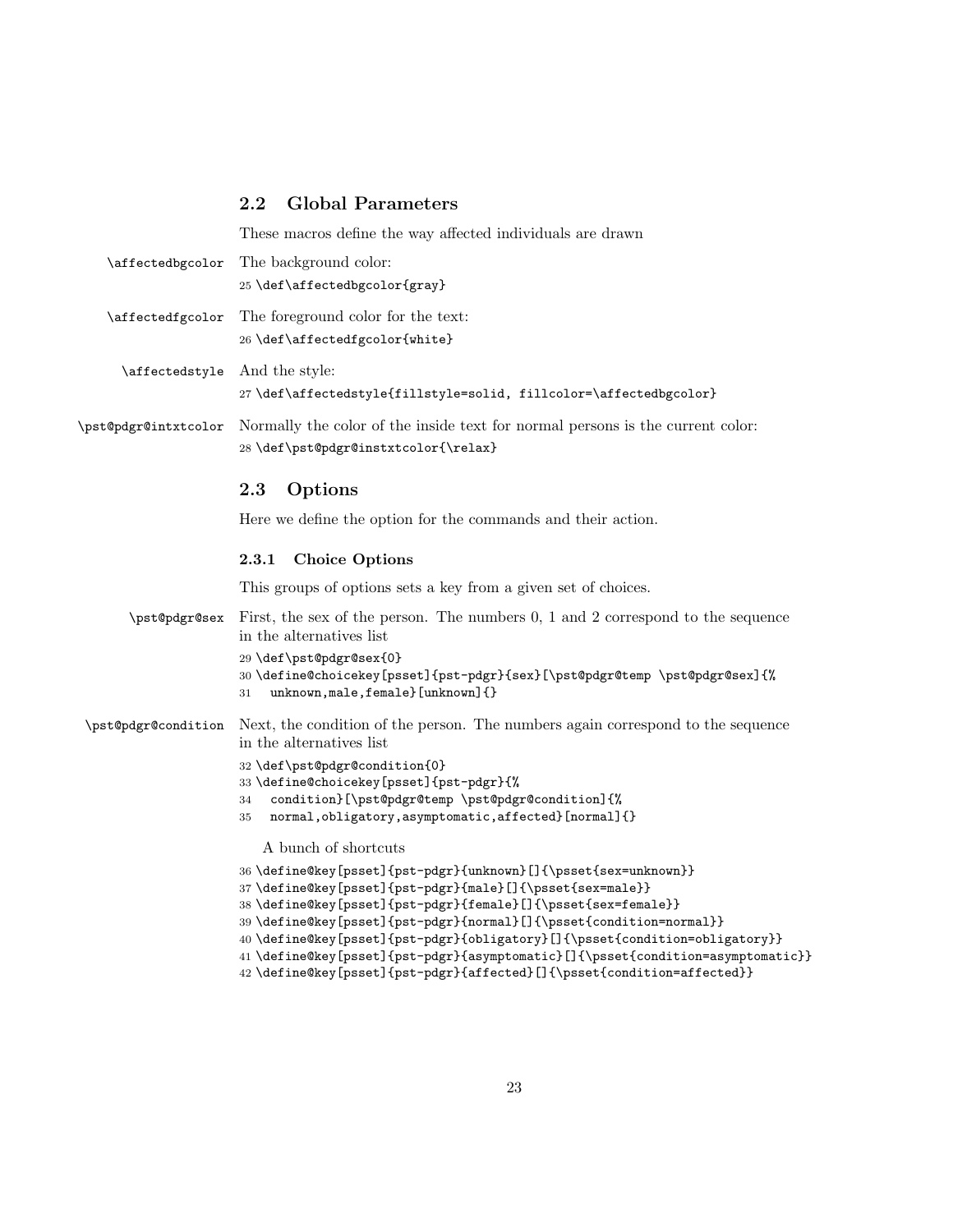# 2.3.2 Boolean Options

True or false options.

| \pst@pdgr@defineboolkey  | We use use our own version of definition of boolean keys, rather than the one<br>provided by xkeyval.                                                                                                                     |
|--------------------------|---------------------------------------------------------------------------------------------------------------------------------------------------------------------------------------------------------------------------|
|                          | 43 \def\pst@pdgr@defineboolkey#1{%<br>44 \expandafter\newif\csname ifpst@pdgr@#1\endcsname%<br>45 \csname pst@pdgr@#1false\endcsname%<br>46 \define@key[psset]{pst-pdgr}{#1}[true]{%<br>\@nameuse{pst@pdgr@#1##1}}}<br>47 |
| \ifpst@pdgr@deceased     | Whether the individual is deceased:<br>48 \pst@pdgr@defineboolkey{deceased}                                                                                                                                               |
| \ifpst@pdgr@proband      | Whether the individual is a proband:<br>49 \pst@pdgr@defineboolkey{proband}                                                                                                                                               |
| \ifpst@pdgr@adopted      | Whether the individual is adopted:<br>50 \pst@pdgr@defineboolkey{adopted}                                                                                                                                                 |
| \ifpst@pdgr@evaluated    | Whether the individual is evaluated:<br>51 \pst@pdgr@defineboolkey{evaluated}                                                                                                                                             |
| \ifpst@pdgr@sab          | Whether the abortion is SAB:<br>52 \pst@pdgr@defineboolkey{sab}                                                                                                                                                           |
| \ifpst@pdgr@infertile    | Whether the individual or relationship is infertile:<br>53 \pst@pdgr@defineboolkey{infertile}                                                                                                                             |
| \ifpst@pdgr@broken       | Whether the relationship is broken:<br>54 \pst@pdgr@defineboolkey{broken}                                                                                                                                                 |
| \ifpst@pdgr@consanguinic | Whether the relationship is consanguinic:<br>55 \pst@pdgr@defineboolkey{consanguinic}                                                                                                                                     |
| \ifpst@pdgr@monozygotic  | Whether the twins are monozygotic:<br>56 \pst@pdgr@defineboolkey{monozygotic}                                                                                                                                             |
| \ifpst@pdgr@qzygotic     | Whether the are questionably monozygotic:<br>57 \pst@pdgr@defineboolkey{qzygotic}                                                                                                                                         |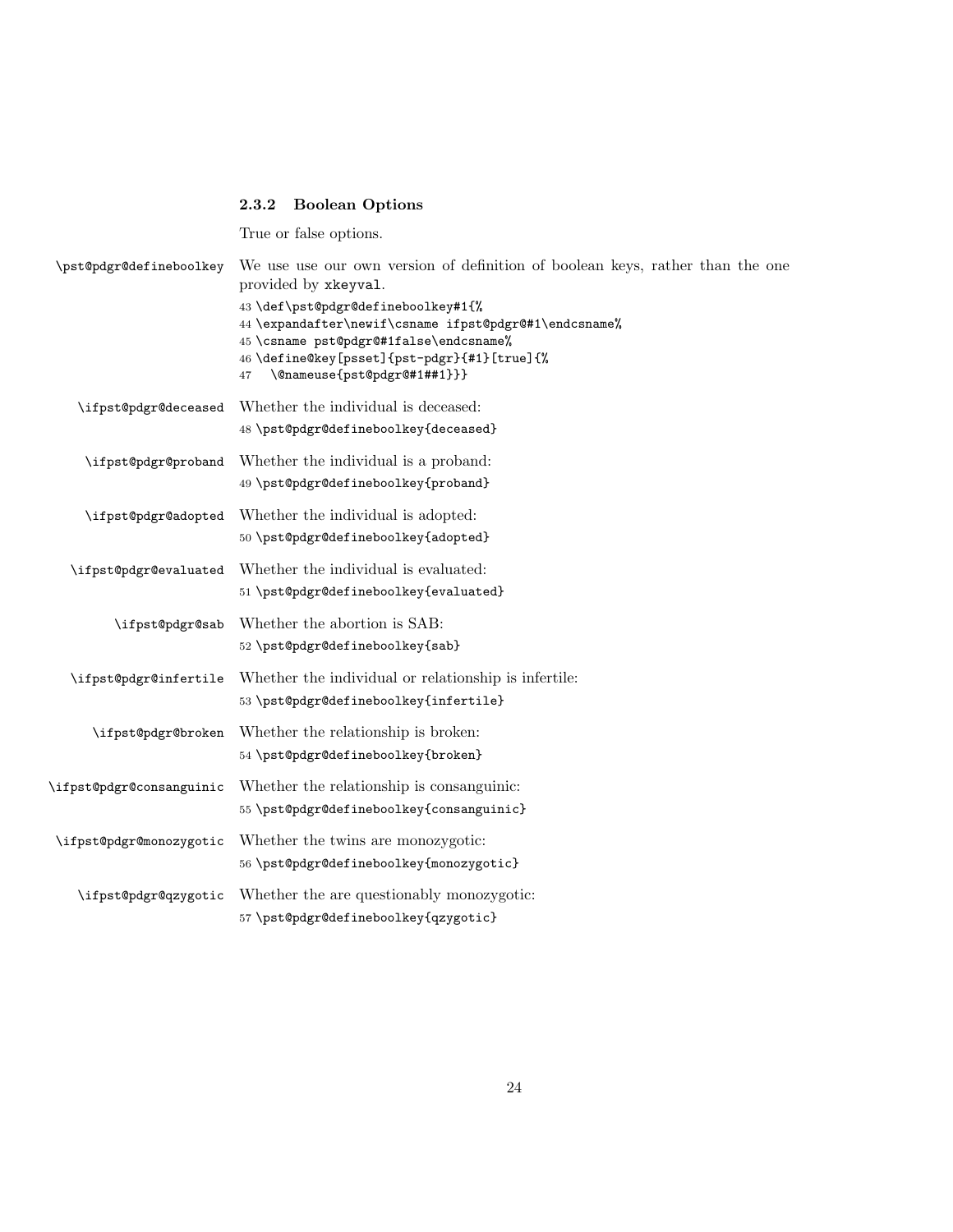# 2.3.3 String Options

Options setting up strings.

| \pst@pdgr@insidetext  | Text inside the symbol                                                                                                                                                                                   |
|-----------------------|----------------------------------------------------------------------------------------------------------------------------------------------------------------------------------------------------------|
|                       | 58\def\pst@pdgr@insidetext{}%<br>59 \define@key[psset]{pst-pdgr}{insidetext}{%<br>\def\pst@pdgr@insidetext{#1}}%<br>60                                                                                   |
| \pst@pdgr@belowtext   | Text below the symbol                                                                                                                                                                                    |
|                       | 61 \def\pst@pdgr@belowtext{}%<br>62 \define@key[psset]{pst-pdgr}{belowtext}{%<br>\def\pst@pdgr@belowtext{#1}}%<br>63                                                                                     |
| \pst@pdgr@abovetext   | Text above the symbol                                                                                                                                                                                    |
|                       | 64 \def\pst@pdgr@abovetext{}%<br>65 \define@key[psset]{pst-pdgr}{abovetext}{%<br>\def\pst@pdgr@abovetext{#1}}%<br>66                                                                                     |
| \pst@pdgr@lefttext    | Text to the left of the symbol                                                                                                                                                                           |
|                       | 67\def\pst@pdgr@lefttext{}%<br>68 \define@key[psset]{pst-pdgr}{lefttext}{%<br>\def\pst@pdgr@lefttext{#1}}%<br>69                                                                                         |
| \pst@pdgr@righttext   | Text to the right of the symbol                                                                                                                                                                          |
|                       | 70 \def\pst@pdgr@righttext{}%<br>71 \define@key[psset]{pst-pdgr}{righttext}{%<br>\def\pst@pdgr@righttext{#1}}%<br>72                                                                                     |
| \pst@pdgr@descentnode | Name of the descent node                                                                                                                                                                                 |
|                       | 73 \def\pst@pdgr@descentnode{}%<br>74 \define@key[psset]{pst-pdgr}{descentnode}{%<br>\def\pst@pdgr@descentnode{#1}}%<br>75                                                                               |
| \pst@pdgr@rellinecmd  | Command to draw relationship lines:                                                                                                                                                                      |
|                       | 76 \def\pst@pdgr@rellinecmd{\ncline}%<br>77 \define@key[psset]{pst-pdgr}{rellinecmd}{%<br>\def\pst@pdgr@rellinecmd{\@nameuse{#1}}}%<br>78                                                                |
|                       | A number of text positioning commands.                                                                                                                                                                   |
| \pst@pdgr@abovetextrp | The command to set the reference position for the text above the symbol.                                                                                                                                 |
|                       | 79 \def\pst@pdgr@abovetextrp{1B}%<br>80 \define@key[psset]{pst-pdgr}{abovetextrp}{%<br>\def\pst@pdgr@abovetextrp{#1}}%<br>81                                                                             |
| \pst@pdgr@belowtextrp | The command to set the reference position for the text below the symbol.<br>82 \def\pst@pdgr@belowtextrp{lt}%<br>83 \define@key[psset]{pst-pdgr}{belowtextrp}{%<br>\def\pst@pdgr@belowtextrp{#1}}%<br>84 |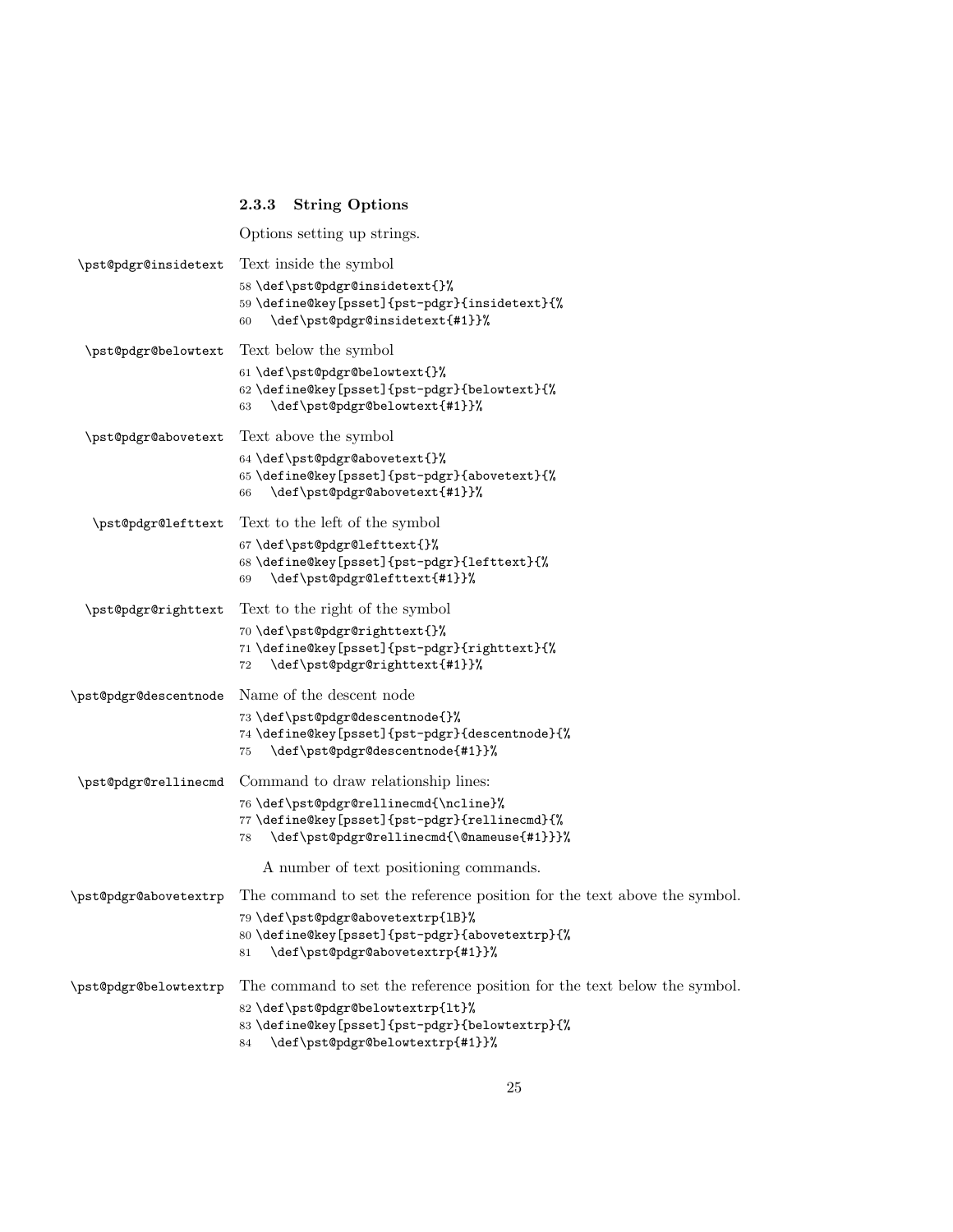| \pst@pdgr@lefttextrp     | The command to set the reference position for the text to the left of the symbol.                                                                                                                                                                                                                                                             |
|--------------------------|-----------------------------------------------------------------------------------------------------------------------------------------------------------------------------------------------------------------------------------------------------------------------------------------------------------------------------------------------|
|                          | 85 \def\pst@pdgr@lefttextrp{r}%<br>86 \define@key[psset]{pst-pdgr}{lefttextrp}{%<br>\def\pst@pdgr@lefttextrp{#1}}%<br>87                                                                                                                                                                                                                      |
| \pst@pdgr@righttextrp    | The command to set the reference position for the text to the right of the symbol.                                                                                                                                                                                                                                                            |
|                          | 88\def\pst@pdgr@righttextrp{1}%<br>89 \define@key[psset]{pst-pdgr}{righttextrp}{%<br>\def\pst@pdgr@righttextrp{#1}}%<br>90                                                                                                                                                                                                                    |
|                          | The option addtwin for \pstTwin command is special. Since it can be re-<br>peated, we want it to be executed immediately. We store the name of the de-<br>scentnode in \pst@pdgr@tempnode                                                                                                                                                     |
|                          | 91 \define@key[psset]{pst-pdgr}{addtwin}{\ncline{\pst@pdgr@tempnode}{#1}}%<br>92 \define@key[psset]{pst-pdgr}{descentnode}{%<br>\def\pst@pdgr@descentnode{#1}}%<br>93                                                                                                                                                                         |
|                          | 2.3.4<br><b>Numerical Options</b>                                                                                                                                                                                                                                                                                                             |
|                          | The options to set up numerical values.                                                                                                                                                                                                                                                                                                       |
| \psk@descarmA            | The length of the arm A on the \pstDescent line.                                                                                                                                                                                                                                                                                              |
|                          | 94 \newdimen\psk@descarmA%<br>95 \define@key[psset]{pst-pdgr}{descarmA}{\pssetlength\psk@descarmA{#1}}%<br>96 \psset{descarmA=0.8}%                                                                                                                                                                                                           |
| \pst@pdgr@descentnodepos | The position of the descent node on the relationship line                                                                                                                                                                                                                                                                                     |
|                          | 97\def\pst@pdgr@descentnodepos{0.5}<br>98 \define@key[psset]{pst-pdgr}{descentnodepos}{%<br>\pst@checknum{#1}\pst@pdgr@descentnodepos%<br>99<br>\ifdim\pst@pdgr@descentnodepos \p@<\z@<br>100<br>\def\pst@pdgr@descentnodepos{0.5}%<br>101<br>\@pstrickserr{Bad 'descentnodepos' value: '#1'. Must be >0}\@ehpa%<br>102<br>$\iota$ i}%<br>103 |
| \pst@pdgr@brokenpos      | The position of the broken line symbol on the relationship line                                                                                                                                                                                                                                                                               |
|                          | 104 \def\pst@pdgr@brokenpos{0.3}<br>105 \define@key[psset]{pst-pdgr}{brokenpos}{%<br>\pst@checknum{#1}\pst@pdgr@brokenpos%<br>106<br>\ifdim\pst@pdgr@brokenpos \p@<\z@<br>107<br>\def\pst@pdgr@brokenpos{0.3}%<br>108<br>\@pstrickserr{Bad 'brokenpos' value: '#1'. Must be >0}\@ehpa%<br>109<br>$\{f_i\}$<br>110                             |
| \pst@pdgr@mzlinepos      | The position of the monozygotic line or question mark on the twins line:                                                                                                                                                                                                                                                                      |
|                          | 111 \def\pst@pdgr@mzlinepos{0.5}<br>112 \define@key[psset]{pst-pdgr}{mzlinepos}{%<br>\pst@checknum{#1}\pst@pdgr@mzlinepos%<br>113                                                                                                                                                                                                             |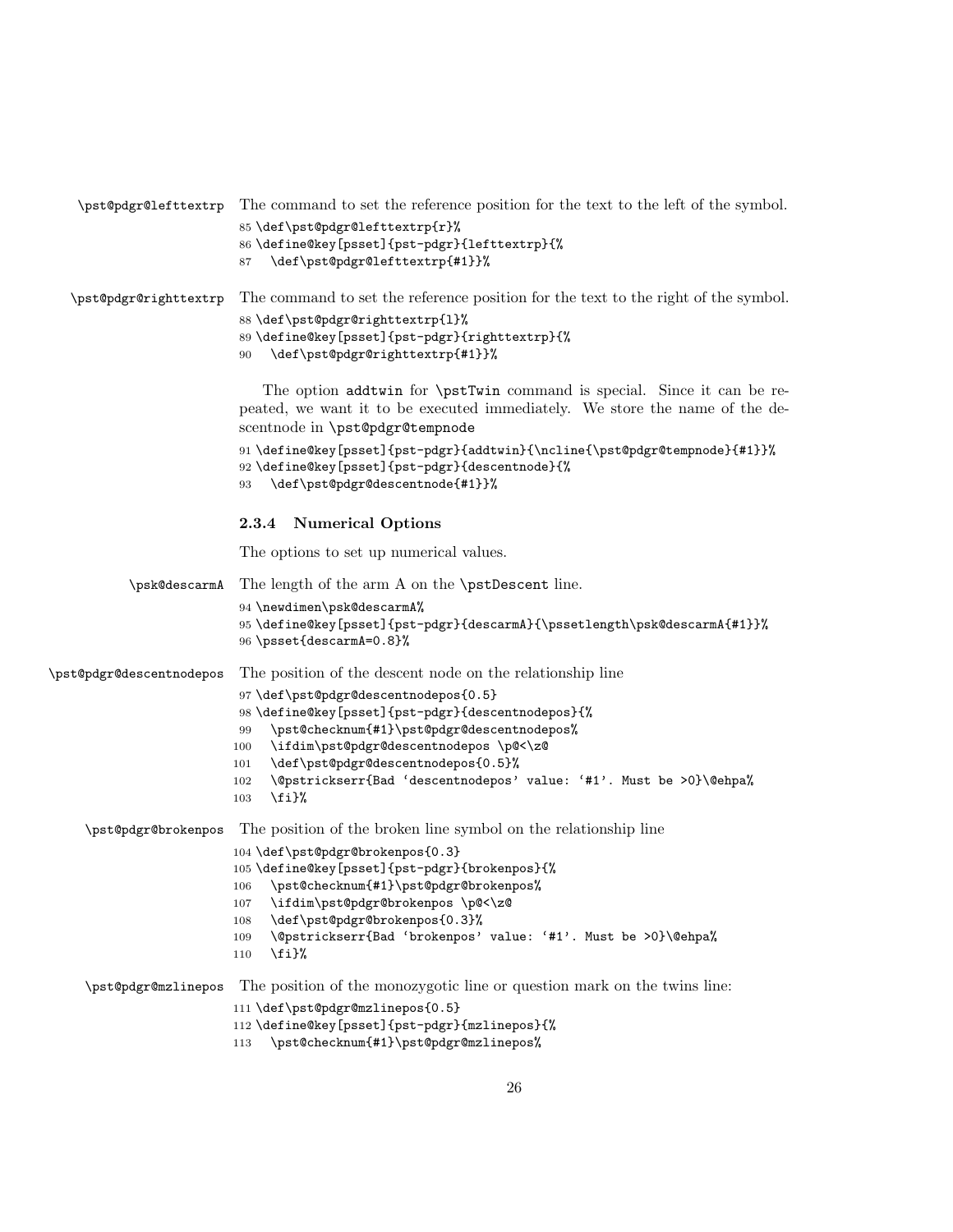```
114 \ifdim\pst@pdgr@mzlinepos \p@<\z@%
115 \def\pst@pdgr@mzlinepos{0.5}%
116 \@pstrickserr{Bad 'mzlinepos' value: '#1'. Must be >0}\@ehpa%
117 \fi%
118 \ifdim\pst@pdgr@mzlinepos \p@>\p@\relax%
119 \def\pst@pdgr@mzlinepos{0.5}%
120 \@pstrickserr{Bad 'mzlinepos' value: '#1'. Must be <1}\@ehpa%
121 \fi}%
```
## 2.4 Drawing A Person

And now the main macro.

\pstPerson First, the standard processing of optional parameter 122 \def\pstPerson{\@ifnextchar[{\pstPerson@i}{\pstPerson@i[]}}

\pstPerson@i And now we are ready for a real work. Actually we create a rnode and put everything inside. We add a \pspicture for the node to have non-zero size.

```
123 \def\pstPerson@i[#1]#2{%
124 \rnode{#2}{%
125 \psset{arrows=-, linestyle=solid}%
126 \psset{#1}%
127 \pspicture[shift=-0.25](-0.25,-0.25)(0.25,0.25)%
Condition processing.
128 \ifcase\pst@pdgr@condition\relax % Nothing to do if normal
129 \or % obligatory
130 \psdot(0,0)%
131 \or % asymptomatic
132 \qline(0,0.25)(0,-0.25)%
133 \or % affected
134 \expandafter\psset\expandafter{\affectedstyle}%
135 \def\pst@pdgr@instxtcolor{\csname\affectedfgcolor\endcsname}%
136 \overline{\text{f}i}The actual drawing
137 \ifcase\pst@pdgr@sex\relax % First, unknown sex. A diamond
138 \pspolygon(0,0.25)(0.25,0)(0,-0.25)(-0.25,0)%
139 \or % Male. A square with side 0.5
140 \pspolygon(-0.25,-0.25)(-0.25,0.25)(0.25,0.25)(0.25,-0.25)%
141 \or % Female. A circle with radius 0.25
142 \pscircle{0.25}%
143 \overrightarrow{143}Necessary for next
144 \psset{fillstyle=none}%
   Deceased or not?
145 \ifpst@pdgr@deceased%
146 \qline(-0.33,-0.33)(0.33,0.33)%
147 \fi%
```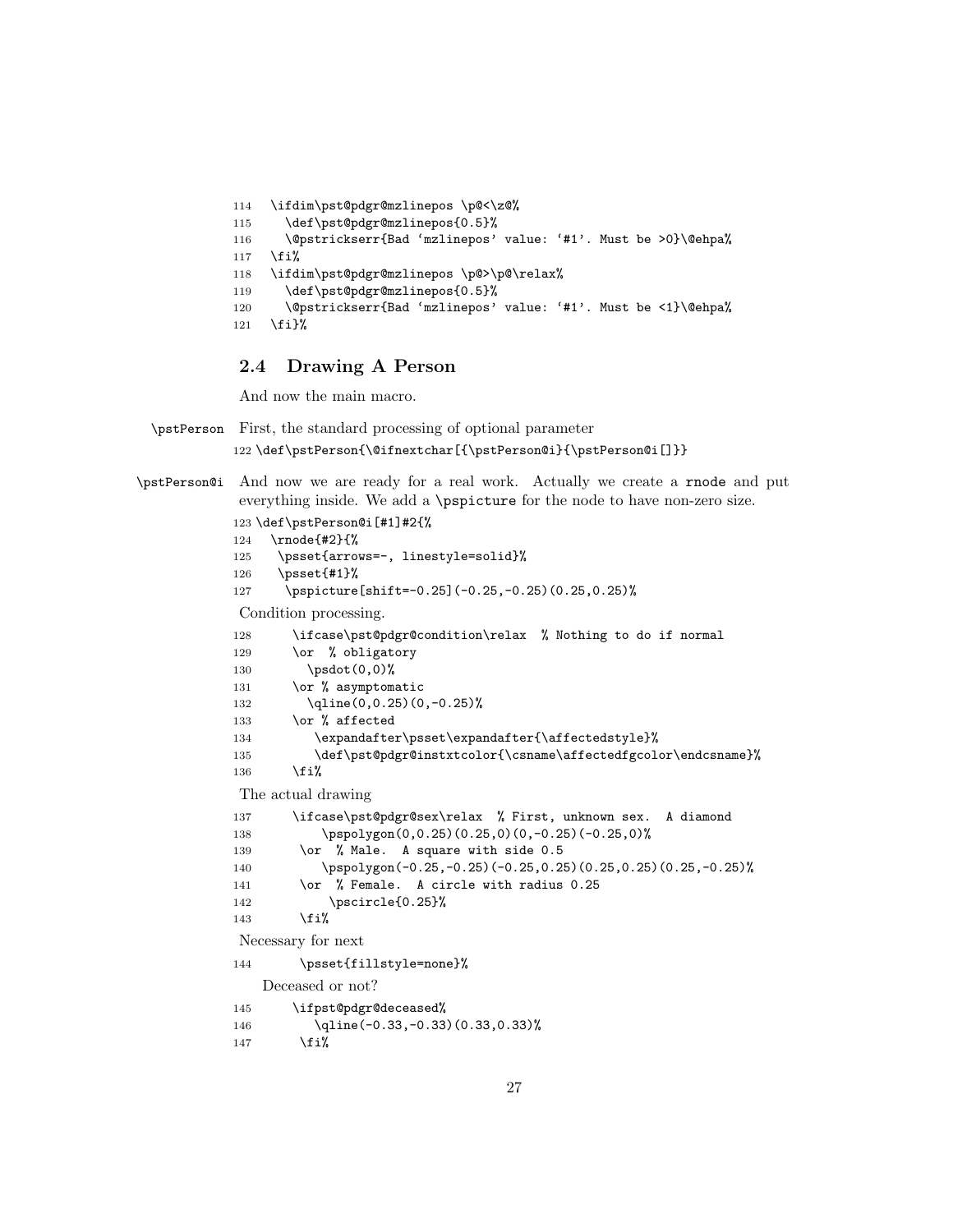Proband or not?

```
148 \ifpst@pdgr@proband%
149 \psline[arrows=->](-0.55,-0.55)(-0.29,-0.29)%
150 \fi%
Adopted or not?
151 \ifpst@pdgr@adopted%
152 \psline(-0.25,-0.35)(-0.35,-0.35)(-0.35,0.35)(-0.25,0.35)%
153 \psline(0.25,-0.35)(0.35,-0.35)(0.35,0.35)(0.25,0.35)%
154 \fi%
Evaluated or not?
155 \ifpst@pdgr@evaluated%
156 \rput(0.4,-0.4){$\ast$}%
157 \{f_i\}Now a bunch of text putting commands
158 \ifx\pst@pdgr@abovetext\@empty\relax\else%
159 \rput[\pst@pdgr@abovetextrp](0,0.4){%
160 \kern2\pslinewidth\pst@pdgr@abovetext\kern2\pslinewidth}%
161 \fi%
162 \ifx\pst@pdgr@belowtext\@empty\relax\else%
163 \rput[\pst@pdgr@belowtextrp](0,-0.4){%
164 \kern2\pslinewidth\pst@pdgr@belowtext\kern2\pslinewidth}%
165 \fi%
166 \ifx\pst@pdgr@righttext\@empty\relax\else%
167 \rput[\pst@pdgr@righttextrp](0.4,0){\pst@pdgr@righttext}%
168 \fi%
169 \ifx\pst@pdgr@lefttext\@empty\relax\else%
170 \rput[\pst@pdgr@lefttextrp](-0.4,0){\pst@pdgr@lefttext}%
171 \fi%
```
Inside text is a bit more difficult since we want to be able to do reverse video if necessary

```
172 \ifx\pst@pdgr@insidetext\@empty\relax\else%
173 \rput(0,0){\pst@pdgr@instxtcolor\pst@pdgr@insidetext}%
174 \fi%
175 \endpspicture%
176 }}%
```
# 2.5 Drawing A Terminated Pregnancy

```
\pstAbortion First, the standard processing of optional parameter
             177 \def\pstAbortion{\@ifnextchar[{\pstAbortion@i}{\pstAbortion@i[]}}%
```
\pstAbortion@i And the actual macro:

```
178 \def\pstAbortion@i[#1]#2{%
179 \rnode{#2}{%
180 \psset{arrows=-, linestyle=solid}%
181 \psset{#1}%
```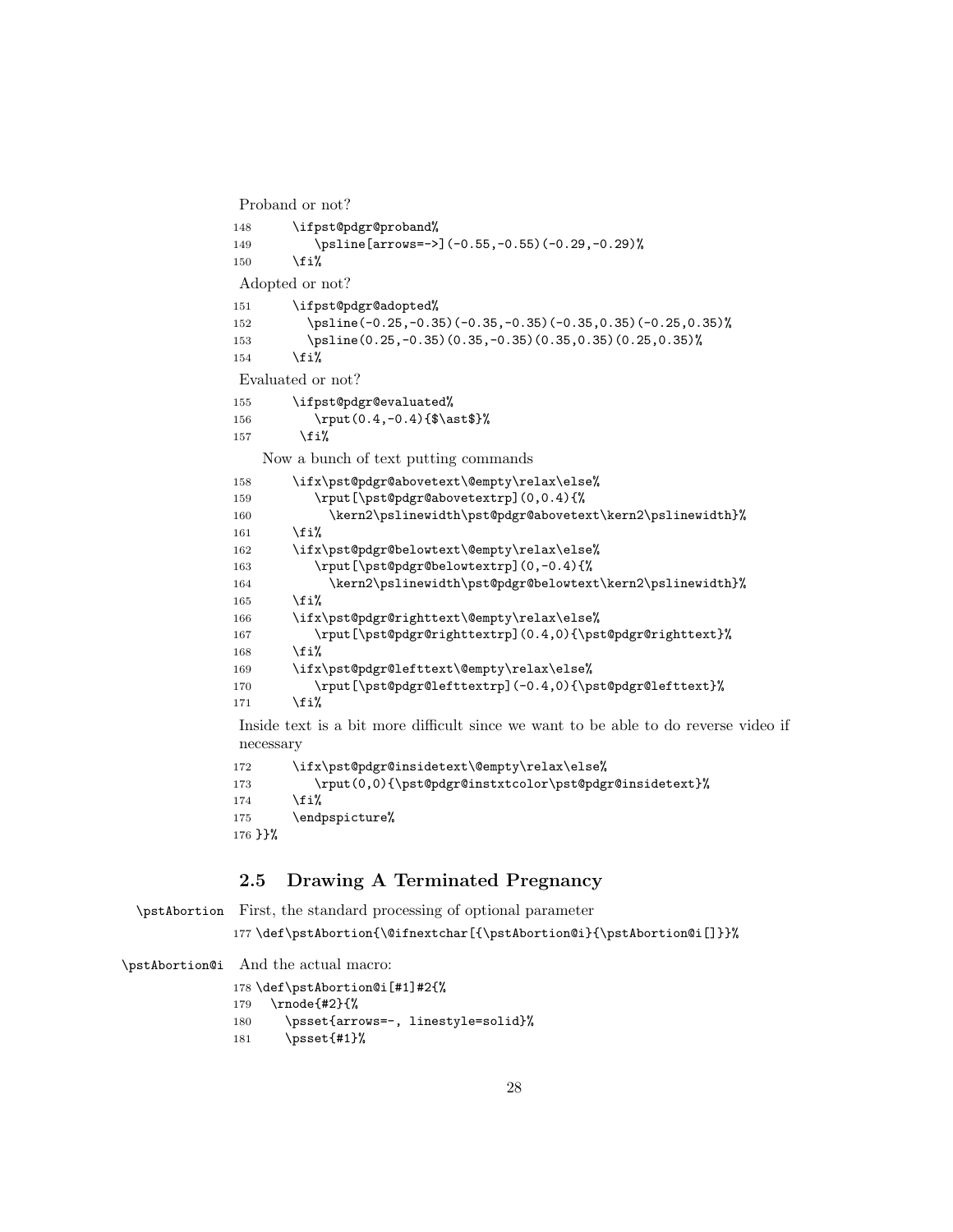The standard [1] requires the lines for the terminated pregnancies to be shorter than for the normal ones. A way to do this is to make the node *higher*:

```
182 \pspicture[shift=-0.25](-0.25,-0.25)(0.25,0.5)%
```
Condition processing:

| 183        | \ifcase\pst@pdgr@condition\relax % Nothing to do if normal                 |
|------------|----------------------------------------------------------------------------|
| 184        | \or \relax % Nothing to do if obligatory                                   |
| 185        | \or \relax % Nothing to do if asymptomatic                                 |
| 186        | \or % affected                                                             |
| 187        | \expandafter\psset\expandafter{\affectedstyle}%                            |
| 188        | \fi%                                                                       |
|            | If this is a terminated pregnancy, we use the same symbol as for deceased: |
| 189        | \ifpst@pdgr@sab\relax\else%                                                |
| 190        | $\qquad( -0.25, 0.1) (0.25, 0.6)$                                          |
| 191        | \fi%                                                                       |
|            | The actual drawing                                                         |
| 192        | $\pspolygon(-0.25, 0.25)(0.0.5)(0.25, 0.25)$                               |
|            | And text putting commands                                                  |
| 193        | \ifx\pst@pdgr@abovetext\@empty\relax\else%                                 |
| 194        | \rput[\pst@pdgr@abovetextrp](0,0.65){%                                     |
| 195        | \kern2\pslinewidth\pst@pdgr@abovetext\kern2\pslinewidth}%                  |
| 196        | \fi%                                                                       |
| 197        | \ifx\pst@pdgr@belowtext\@empty\relax\else%                                 |
| 198        | \rput[\pst@pdgr@belowtextrp](0,0.1){%                                      |
| 199        | \kern2\pslinewidth\pst@pdgr@belowtext\kern2\pslinewidth}%                  |
| 200        | \fi%                                                                       |
| 201        | \ifx\pst@pdgr@righttext\@empty\relax\else%                                 |
| 202        | \rput[\pst@pdgr@righttextrp](0.4,0.35){\pst@pdgr@righttext}%               |
| 203        | \fi%                                                                       |
| 204        | \ifx\pst@pdgr@lefttext\@empty\relax\else%                                  |
| 205        | \rput[\pst@pdgr@lefttextrp](-0.4,0.35){\pst@pdgr@lefttext}%                |
| 206        | \fi%                                                                       |
| 207        | \endpspicture%                                                             |
| $208$ } }% |                                                                            |

# 2.6 Drawing A Childlessness Symbol

\pstChildless Again, the standard processing of optional parameter \def\pstChildless{\@ifnextchar[{\pstChildless@i}{\pstChildless@i[]}}% \pstChildless@i And the actual macro: \def\pstChildless@i[#1]#2{%

 \rnode{#2}{% \psset{arrows=-, linestyle=solid}% \psset{#1}%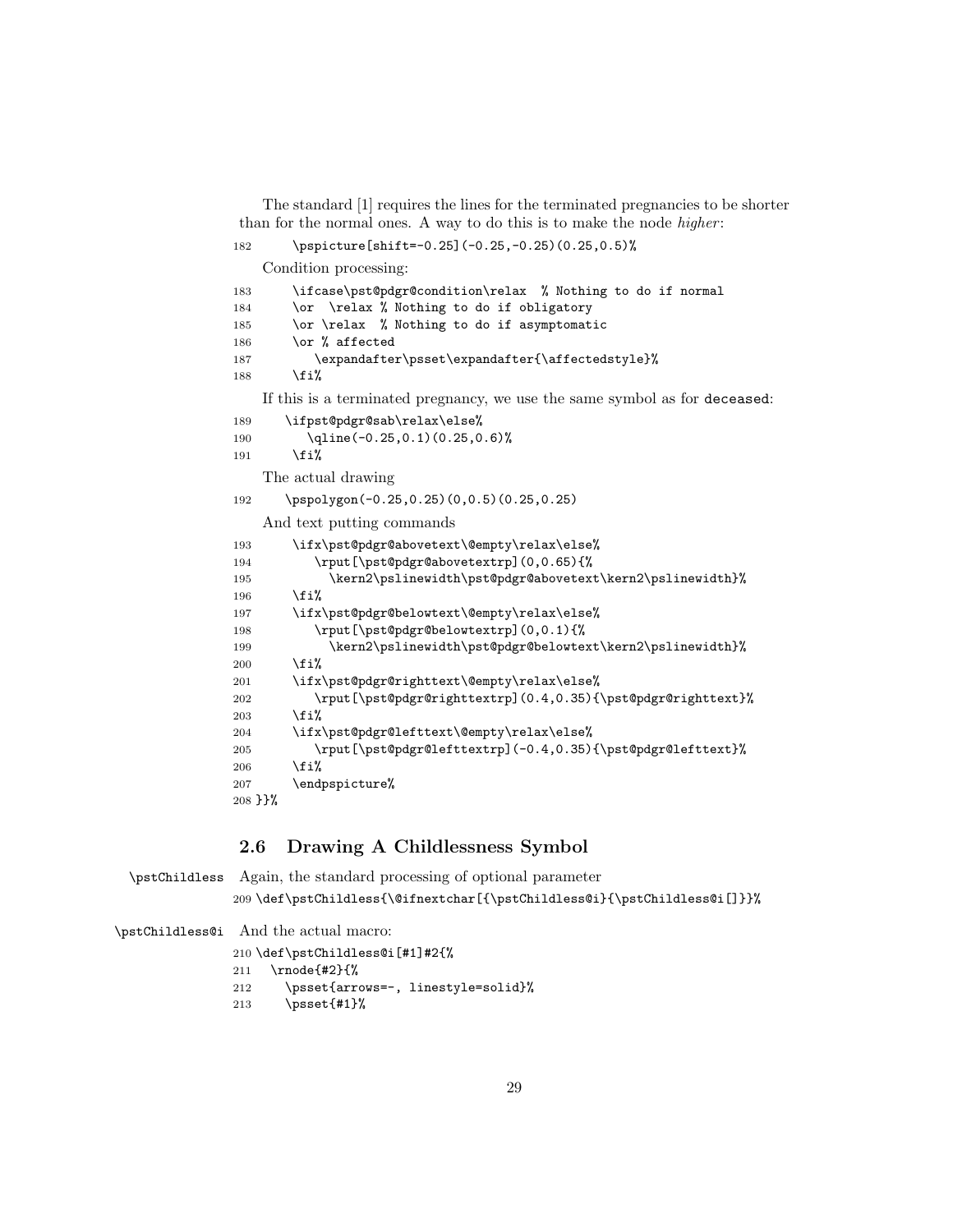The actual drawing depends on the infertile option. If it is true, we want a double line (an non-zero height). Otherwise this is a single line with zero height:

```
214 \ifpst@pdgr@infertile % double line
215 \pspicture[shift=-0.05](-0.2,-0.05)(0.2,0.05)%
216 \qline(-0.2,-0.05)(0.2,-0.05)%
217 \qline(-0.2,0.05)(0.2,0.05)%
218 \endpspicture%
219 \else % single line
220 \qline(-0.2,0)(0.2,0)%
221 \text{Y}And the text below the symbol:
222 \ifx\pst@pdgr@belowtext\@empty\relax\else%
223 \rput[t](0,-0.2){\pst@pdgr@belowtext}%
224 \text{Li}%
225 }}% \hspace{0.05cm}
```
## 2.7 Drawing A Relationship Line

```
\pstRelationship The \pstRelationship command can have both optional and non-optional pa-
                   rameters:
                  226 \def\pstRelationship{\@ifnextchar[{%
                  227 \pstRelationship@i}{\pstRelationship@i[]}}%
\pstRelationship@i The actual macro:
                  228 \def\pstRelationship@i[#1]#2#3{%
                  229 \begingroup%
                  230 \psset{arrows=-, linestyle=solid, nodesep=0.7\pslinewidth}%
                  231 \psset{#1}%
                   A consanguinic relationship is shown by a double line:
                  232 \ifpst@pdgr@consanguinic%
                  233 \psset{doubleline=true}%
                  234 \else%
                  235 \psset{doubleline=false}%
                  236 \overline{\text{if}'}The actual drawing
                  237 \pst@pdgr@rellinecmd{#2}{#3}%
                   The broken relationships are shown using //:
                  238 \ifpst@pdgr@broken%
                  239 \lput(\pst@pdgr@brokenpos){/\kern-0.7ex/}%
                  240 \overrightarrow{f}iAnd the descent node
                  241 \ifx\pst@pdgr@descentnode\@empty\relax%
                  242 \else%
                  243 \lput(\pst@pdgr@descentnodepos){\pnode{\pst@pdgr@descentnode}}%
                  244 \overrightarrow{1}245 \endgroup%
                  246 }%
```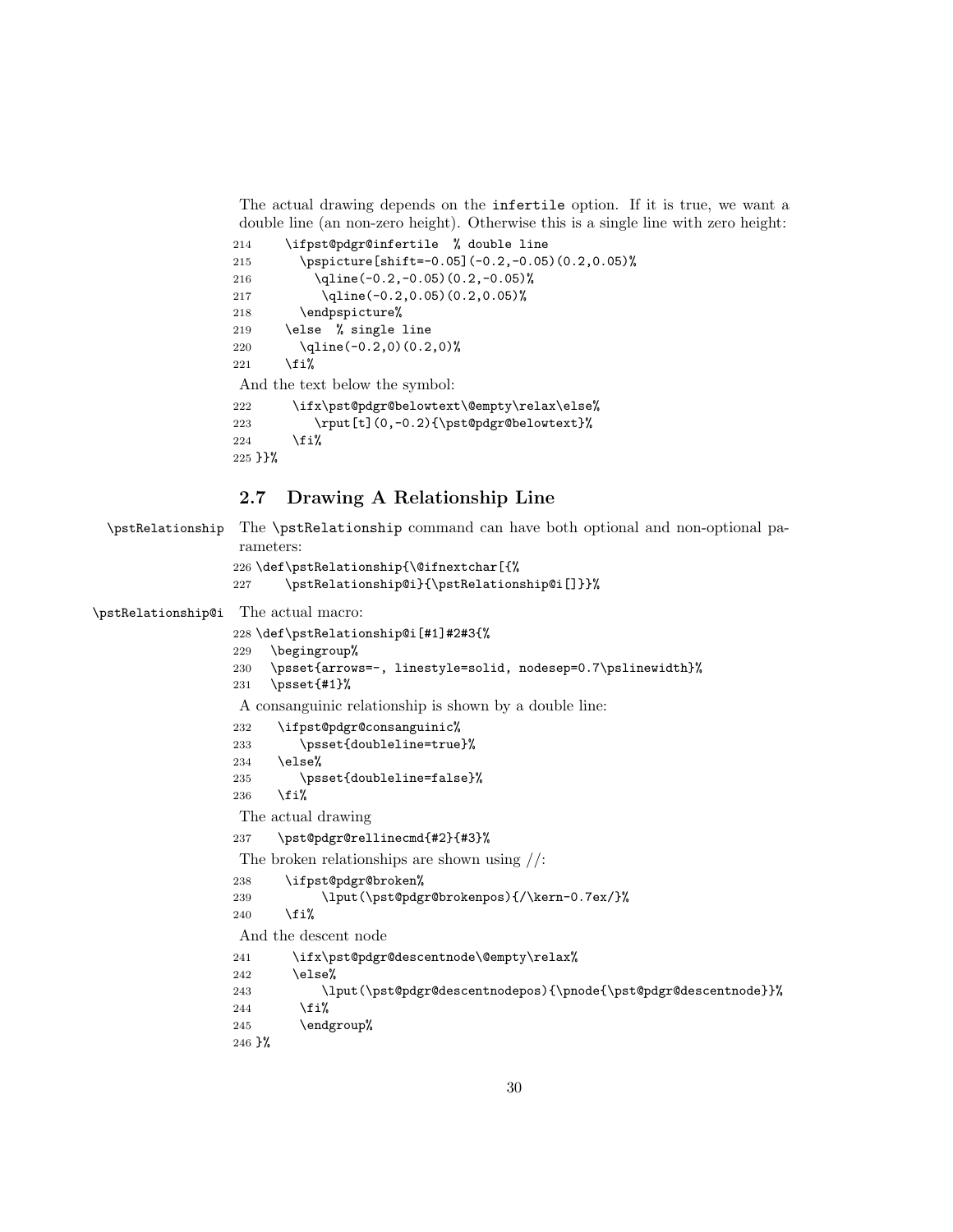## 2.8 Drawing a Descent Line

 $\mathcal{L}$  In the new version of pst-node.tex (1.00 and up)  $\n$ cangles has the option pcRef for the arm lengths to be calculated from the node center. Unfortunately at this time we cannot be sure the users have the new version.

> This macro is from Herbert Voß (http://www.tug.org/mail-archives/ pstricks/2007/004608.html)

```
247 \def\ncAngles{\pst@object{ncAngles}}
248 \def\ncAngles@i{\check@arrow{\ncAngles@ii}}
249 \def\ncAngles@ii#1#2{%
250 \nc@object{Open}{#1}{#2}{1.5}{\ncAngles@iii \tx@NCAngles}}
251 \frac{9}{2}252 \def\ncAngles@iii{%
253 tx@Dict begin \psline@iii pop end
254 /AngleA \psk@angleA def
255 /AngleB \psk@angleB def
256 /ArmA \psk@armA GetEdgeA yA yA1 sub dup mul xA xA1 sub dup mul add
257 sqrt sub def
258 /ArmB \psk@armB def
259 /ArmTypeA \psk@armtypeA def
260 /ArmTypeB \psk@armtypeB def }
```
\pstDescent The standard option processing command:

261\def\pstDescent{\@ifnextchar[{\pstDescent@i}{\pstDescent@i[]}}%

## \pstDescent@i The actual macro. Note that we want to set armA after processing user input, but all other options are processed after standard ones.

```
262 \def\pstDescent@i[#1]#2#3{%
263 \begingroup%
264 \psset{arrows=-, linestyle=solid, angleA=-90, %
265 angleB=90, armB=0}%
266 \psset{#1}%
267 \psset{armA=\psk@descarmA}%
268 \ncAngles{#2}{#3}%
269 \endgroup}%
```
## 2.9 Drawing Twins

\pstTwins The standard option processing command: \def\pstTwins{\@ifnextchar[{\pstTwins@i}{\pstTwins@i[]}}%

- \pstTwins@i The actual macro. Note that we need to keep the twin node in \pst@pdgr@tempnode to correctly process addtwin.
	- \def\pstTwins@i[#1]#2#3#4#5{%
	- \begingroup%
	- \def\pst@pdgr@tempnode{#3}
	- \psset{arrows=-, linestyle=solid, angleA=90, %
	- angleB=-90}%
	- \psset{#1}%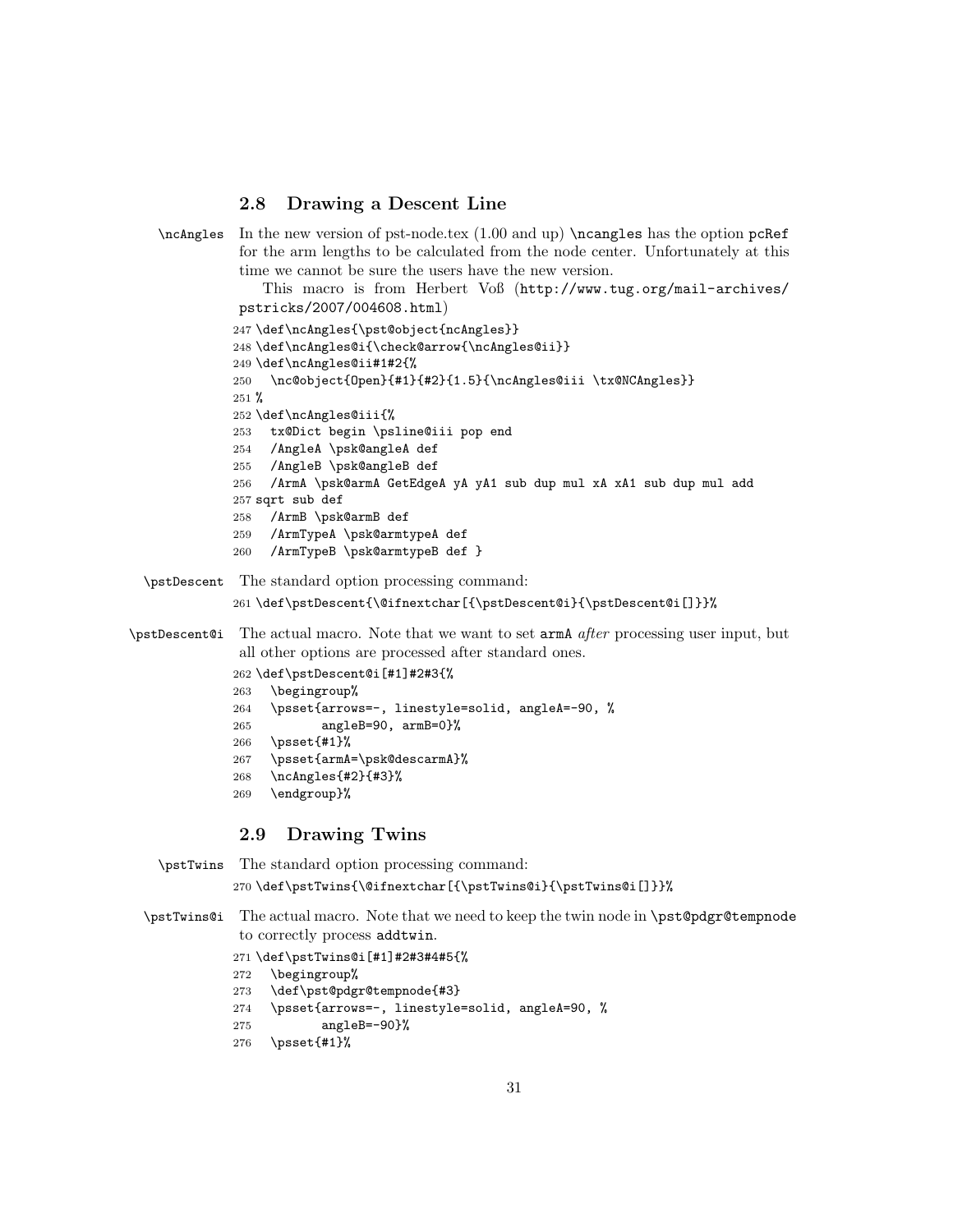The descent line from the parent to the twin node

\pstDescent{#2}{#3}%

And the twin lines and nodes

- \ncline{#3}{#4}%
- \lput(\pst@pdgr@mzlinepos){\pnode{pst@pdgr@tempnodeA}}%
- \ncline{#3}{#5}%
- \lput(\pst@pdgr@mzlinepos){\pnode{pst@pdgr@tempnodeB}}%

The monozygotic or qzygotic line

```
282 \ifpst@pdgr@monozygotic%
283 \ncline{pst@pdgr@tempnodeA}{pst@pdgr@tempnodeB}%
284 \else%
285 \ifpst@pdgr@qzygotic%
286 \ncline[linestyle=none]{pst@pdgr@tempnodeA}{pst@pdgr@tempnodeB}%
287 \lput(0.5){?}%
288 \overrightarrow{1}289 \fi%
290 \endgroup}%
```
# 2.10 Tree Making Commands

\pst@pdgr@makeTcommand The general macro to create a tree command from the normal command

```
291 \def\pst@pdgr@makeTcommand#1{%
292 \@namedef{T#1}{%
293 \@ifnextchar[{\@nameuse{T#1@i}}{\@nameuse{T#1@i}[]}}%
294 \@namedef{T#1@i}[##1]##2{%
295 \Tr{\@nameuse{#1@i}[##1]{##2}}}}%
```
And the macros

```
\TpstPerson Drawing a person
               296 \pst@pdgr@makeTcommand{pstPerson}%
\TpstAbortion Drawing an abortion
               297 \pst@pdgr@makeTcommand{pstAbortion}%
\TpstChildless Drawing a childlessness symbol
```
\pst@pdgr@makeTcommand{pstChildless}%

## 2.11 Finishing Touch

299  $\langle$ /tex $\rangle$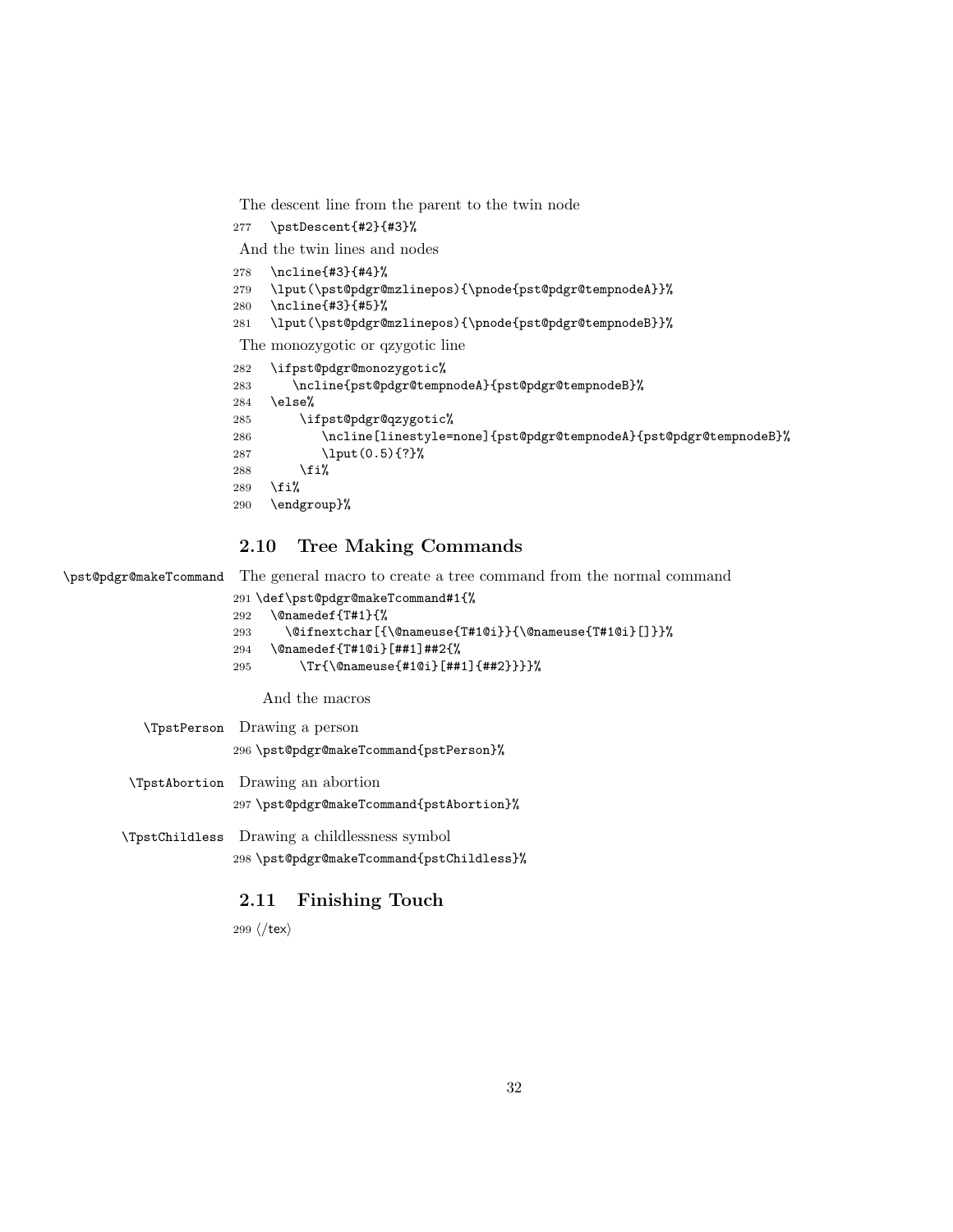# 3 Acknowledgements

The authors are grateful to Herbert Voß for help with PSTricks code. The support of TEX User Group is gratefully acknowledged. One of the authors (LA) was supported by Russian Foundation for Fundamental Research (travel grant 06- 04-58811), Russian Federation President Council for Grants Supporting Young Scientists and Flagship Science Schools (grant MD-4245.2006.7)

# References

- [1] Robin L. Bennett, Kathryn A. Steinhaus, Stefanie B. Uhrich, Corrine K. O'Sullivan, Robert G. Resta, Debra Lochner-Doyle, Dorene S. Markei, Victoria Vincent, and Jan Hamanishi. Recommendations for standardized human pedigree nomenclature. Am. J. Hum. Genet., 56(3):745–752, 1995.
- [2] Peter Harper. Myotonic Dystrophy. W. B. Saunders, Philadelphia, third edition, 2001.
- [3] Timothy Van Zandt. *PSTricks: PostScript Macros for Generic T<sub>E</sub>X. Us*esr's Guide, July 2003. http://ctan.tug.org/tex-archive/graphics/ pstricks/base/doc.
- [4] Boris Veytsman and Leila Akhmadeeva. A Program For Automatic Pedigree Construction With pst-pdgr. User Manual and Algorithm Description, July 2007. http://ctan.tug.org/tex-archive/graphics/pstricks/contrib/ pedigree/pedigree-perl.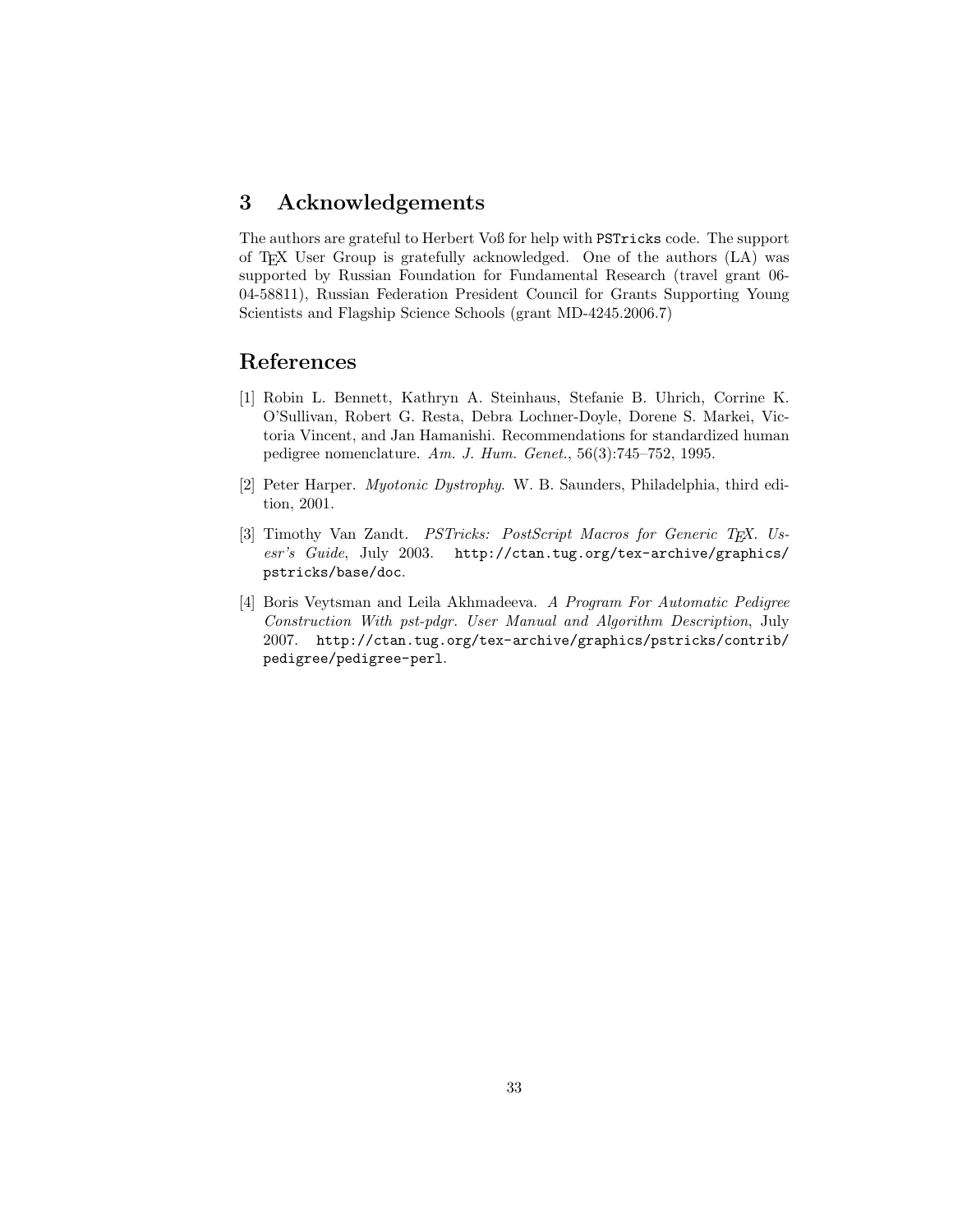# Change History

| v(0.1)                                                                       | \pstPerson@i: Changed text                                              |
|------------------------------------------------------------------------------|-------------------------------------------------------------------------|
| General: The interface is mostly                                             | positioning $\ldots \ldots \ldots \ldots 28$                            |
|                                                                              | Slightly increased brackets for                                         |
| v0.2                                                                         | the "adopted" symbol $\ldots \ldots$ 28                                 |
| \pst@pdgr@abovetextrp: Added                                                 | General: Added new examples  1                                          |
| the command $\dots \dots \dots \dots 25$                                     | v0.3                                                                    |
| \pst@pdgr@belowtextrp: Added<br>the command $\ldots \ldots \ldots \ldots 26$ | \ncAngles: Introduced the macro<br>-31<br>\psk@descarmA: Introduced new |
| \pst@pdgr@lefttextrp: Added the                                              | length $26$                                                             |
| command $\ldots \ldots \ldots \ldots \ldots 26$                              | \pstDescent: Rewrote using new                                          |
| \pst@pdgr@righttextrp: Added                                                 | code from Herbert $V \circ \beta$ 31                                    |
| the command $\ldots \ldots \ldots \ldots 26$                                 | General: Added option descarmA                                          |
| \pstAbortion@i: Changed text\                                                | 10                                                                      |
| positioning  29                                                              | Documentation update $\dots \dots 1$                                    |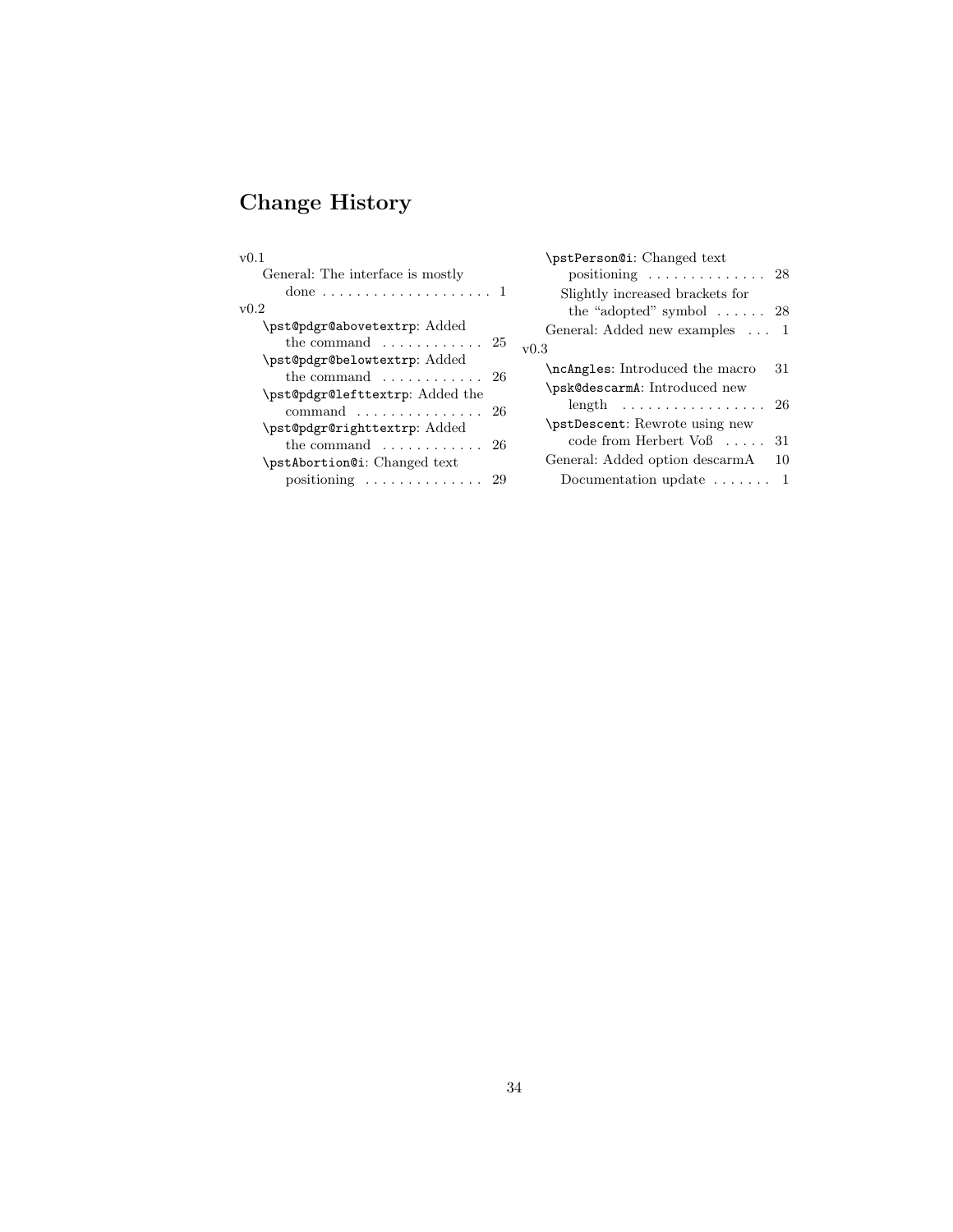# Index

Numbers written in italic refer to the page where the corresponding entry is described; numbers underlined refer to the code line of the definition; numbers in roman refer to the code lines where the entry is used.

| <b>Symbols</b>                           | \def 25-29,                          | 147,<br>150,<br>154,                      |
|------------------------------------------|--------------------------------------|-------------------------------------------|
| \@<br>23                                 | 32, 43, 58, 60,                      | 161,<br>165,<br>157,                      |
| \@ehpa 102, 109, 116, 120                | 61, 63, 64, 66,                      | 168,<br>171,<br>174,                      |
| $\text{Qempty} \dots 158,$               | 67, 69, 70, 72,                      | 188,<br>191,<br>196,                      |
| 162, 166, 169,                           | 73, 75, 76, 78,                      | 203,<br><b>200,</b><br>206,               |
| 172, 193, 197,                           | $79,\ 81,\ 82,\ 84,$                 | 221,<br>224,<br>236,                      |
| 201, 204, 222, 241                       | 85, 87, 88, 90,                      | 240, 244, 288, 289                        |
| $\sqrt{q}$ ifnextchar                    | 93, 97, 101, 104,                    |                                           |
| . 122, 177, 209,                         | 108, 111,<br>115,                    | 1                                         |
| 226, 261, 270, 293                       | 119, 122,<br>123,                    |                                           |
| $\{\texttt{Onamedef } \ldots 292, 294\}$ | 135, 177, 178,                       | \ifcase  128, 137, 183                    |
| \@nameuse 47, 78, 293, 295               | 209,<br>210,<br>226,                 | \ifdim 100, 107, 114, 118                 |
|                                          | 228,<br>247–249,                     | \ifpst@pdgr@adopted                       |
| $\Diamond$ gpstrickserr                  |                                      | $\ldots \ldots \quad \underline{50}, 151$ |
| . 102, 109, 116, 120                     | 252,<br>261,<br>262,                 | \ifpst@pdgr@broken.                       |
|                                          | 270, 271, 273, 291                   | 54, 238<br>.                              |
| A                                        | \define@choicekey 30, 33             | \ifpst@pdgr@consanguinic                  |
| abovetext (option) $\ldots$ 6            | \define@key 36-42, 46,               | $\cdots \cdots \cdots$ 55, 232            |
| abovetextrp (option) . $\theta$          | 59, 62, 65, 68,                      | \ifpst@pdgr@deceased                      |
| addtwin (option) $\ldots$ 12             | 71, 74, 77, 80,                      | . 48, 145                                 |
| adopted (option) $\ldots \ldots 5$       | 83, 86, 89, 91,                      | \ifpst@pdgr@evaluated                     |
| \affectedbgcolor                         | 92, 95, 98, 105, 112                 |                                           |
| $\ldots \ldots 5, 25, 27$                | descarmA (option) $10, 12$           | $\ldots \ldots \quad 51,155$              |
| \affectedfgcolor                         | descentnode (option)<br>10           | \ifpst@pdgr@infertile                     |
| $\ldots \ldots 5, \underline{26}, 135$   | descentnodepos (op-                  | $\ldots \ldots \ldots$ 53, 214            |
| \affectedstyle                           | tion) $\ldots \ldots 10$             | \ifpst@pdgr@monozygotic                   |
| $\ldots$ 5, 27, 134, 187                 |                                      | .<br>56, 282                              |
| $\lambda$ st  156                        | Е                                    | \ifpst@pdgr@proband                       |
|                                          | $\text{else}$ 19-22, 158, 162,       | .<br>49, 148                              |
| в                                        | 166, 169, 172,                       | \ifpst@pdgr@qzygotic                      |
| \begingroup 229, 263, 272                | 189, 193, 197,                       | $\ldots \ldots 57, 285$                   |
| belowtext (option) $\ldots$ 6            | 201,<br>204,<br>219,                 | \ifpst@pdgr@sab 52, 189                   |
| belowtextrp (option) $. 6$               | 222, 234, 242, 284                   | \ifx 19-22, 158,                          |
| broken (option) $\ldots$ 10              | $\end{t}$ (endcsname 2, 44, 45, 135) | 162, 166,<br>169,                         |
| brokenpos (option) $\ldots$ 10           | \endgroup . 245, 269, 290            | 172, 193, 197,                            |
|                                          | $\end{input}$ 3, 19-22               | 201, 204, 222, 241                        |
| C                                        | $\end{pspicture} \dots$              | infertile (option) $\ldots$ 9             |
| $\texttt{\char'01}$                      | $\ldots$ 175, 207, 218               |                                           |
| $\text{check@arrow} \dots$ 248           | evaluated (option) $\ldots$ 5        | \input $16, 19-22$                        |
| condition (option) $\ldots$ 5            | \expandafter 44, 134, 187            | \InputIfFileExists . 13                   |
| consanguinic (option) $10$               |                                      | insidetext (option) $\ldots$ 6            |
| \csname $\ldots$ 2, 44, 45, 135          | F                                    |                                           |
|                                          | $\ldots \ldots \ldots 19-22,$<br>\fi | K                                         |
| D                                        | 103, 110, 117,                       | $\ker n$<br>160,                          |
| deceased (option) $\ldots$ 5             | 121, 136,<br>143,                    | 164, 195, 199, 239                        |
|                                          |                                      |                                           |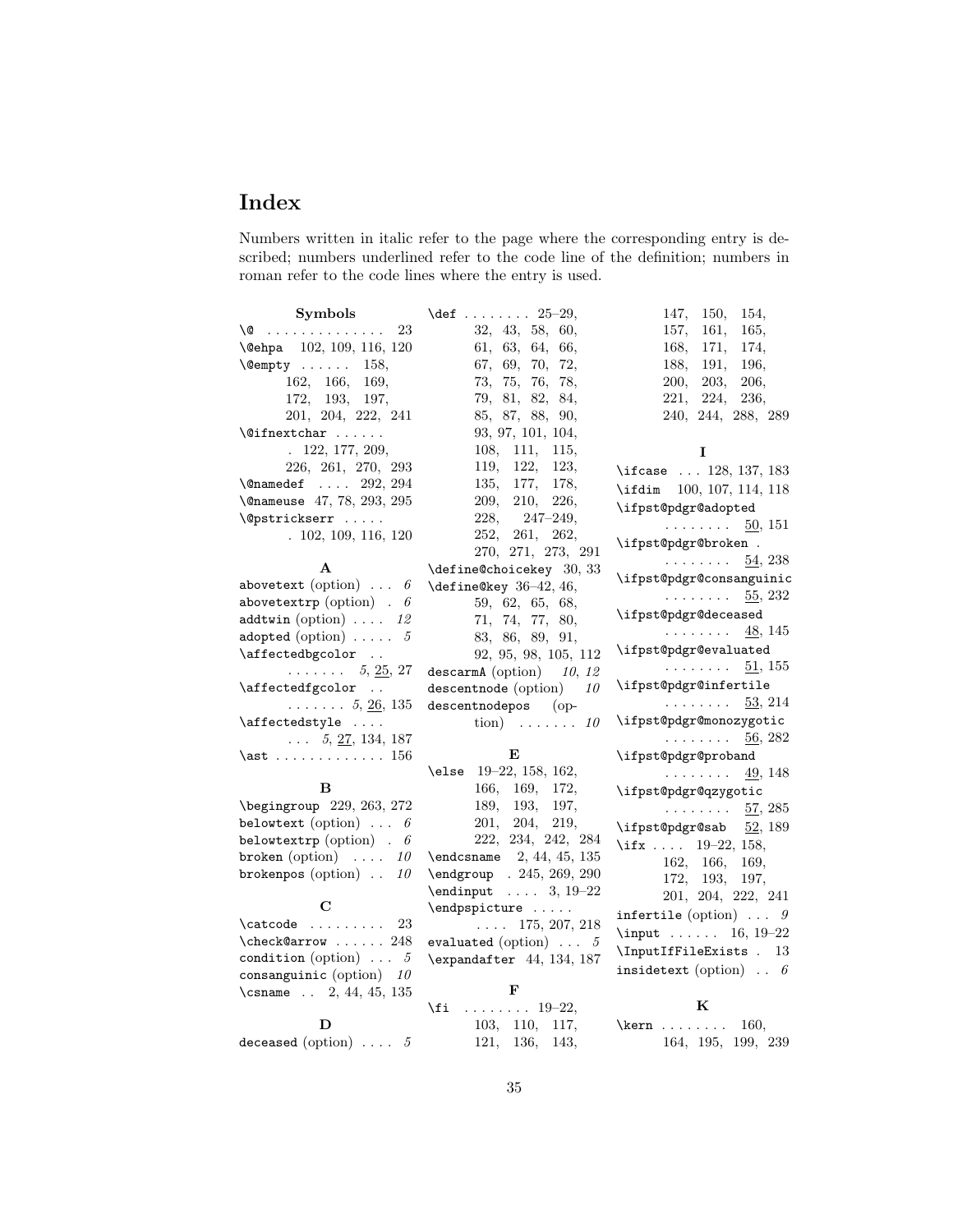| lefttext (option) $\ldots$ 6                                    |    |
|-----------------------------------------------------------------|----|
| lefttextrp (option) $. 6$                                       |    |
| $\textcolor{red}{\textsf{let}} \dots \dots \dots \dots \quad 3$ |    |
| $\lambda$ 239,                                                  | \‹ |
| 243, 279, 281, 287                                              |    |

**T** 

### M

| $\n\text{message} \ldots \ldots$ |    |
|----------------------------------|----|
| monozygotic (option)             | 12 |
| mzlinepos (option)               | 12 |

#### N

| $\nc@object$ 250                                                                                                                                                                                                                                                         |
|--------------------------------------------------------------------------------------------------------------------------------------------------------------------------------------------------------------------------------------------------------------------------|
| $\n\cdot 247, 268$                                                                                                                                                                                                                                                       |
| $\n\ncAngles@i \n 248$                                                                                                                                                                                                                                                   |
| \ncAngles@ii  248, 249                                                                                                                                                                                                                                                   |
| \ncAngles@iii . 250, 252                                                                                                                                                                                                                                                 |
| $\Lambda$ 76, 91,                                                                                                                                                                                                                                                        |
| 278, 280, 283, 286                                                                                                                                                                                                                                                       |
| \NeedsTeXFormat<br>- 5                                                                                                                                                                                                                                                   |
| $\neq$ $\neq$ $\neq$ $\neq$ $\neq$ $\neq$ $\neq$ $\neq$ $\neq$ $\neq$ $\neq$ $\neq$ $\neq$ $\neq$ $\neq$ $\neq$ $\neq$ $\neq$ $\neq$ $\neq$ $\neq$ $\neq$ $\neq$ $\neq$ $\neq$ $\neq$ $\neq$ $\neq$ $\neq$ $\neq$ $\neq$ $\neq$ $\neq$ $\neq$ $\neq$ $\neq$ $\neq$<br>94 |
| $\neq$                                                                                                                                                                                                                                                                   |

### O

| options:                             |
|--------------------------------------|
| 6<br>abovetext                       |
| 6<br>$above$ textr $p$               |
| . 12<br>addtwin                      |
| 5<br>adopted                         |
| 6<br>belowtext                       |
| 6<br>belowtextrp                     |
| broken $\ldots \ldots 10$            |
| brokenpos $\ldots \ldots 10$         |
| condition<br>5                       |
| 10<br>$\verb consanguintc $          |
| 5<br>deceased<br>.                   |
| $\tt descarmA$ $10, 12$              |
| 10<br>descentnode                    |
| 10<br>descentnodepos.                |
| $evaluated \dots \dots$<br>5         |
| 9<br>infertile                       |
| 6<br>insidetext                      |
| 6<br>$leftext$                       |
| 6<br>$lefttext{pre}$                 |
| monozygotic $\ldots$ 12              |
| $mzlinepos \ldots$<br>12             |
| proband $\dots\dots\dots5$           |
| qzygotic $\ldots \ldots 12$          |
| $\verb rellinear  \dots \dots$<br>10 |

| righttext $\ldots \ldots 6$                  |  |
|----------------------------------------------|--|
| righttextrp $\ldots$ . 6                     |  |
| $\verb sab $ $6$                             |  |
| $\texttt{sex}\ \dots\dots\dots\dots\dots\ 5$ |  |
| \or $\ldots$ 129, 131, 133,                  |  |
| 139, 141, 184–186                            |  |

#### $\rightarrow$

| . <b>. .</b>                                                                                        |
|-----------------------------------------------------------------------------------------------------|
| $\pi$ . 100, 107, 114, 118                                                                          |
| \pnode  243, 279, 281                                                                               |
| proband (option) $\ldots$ . 5                                                                       |
| $\ProvidesFile  $<br>$\overline{7}$                                                                 |
| $\ProvidesPackage $<br>6                                                                            |
| $\text{pscircle} \dots \dots$<br>. 142                                                              |
| $\text{psdot} \dots \dots \dots 130$                                                                |
| $\psk@angle A \ldots \ldots$<br>254                                                                 |
| $\psk@angle$ B<br>255                                                                               |
| \psk@armA<br>256<br>$\ddot{\phantom{0}}$                                                            |
| \<br>\psk@armB<br>258                                                                               |
| \psk@armtypeA  259                                                                                  |
| $\sqrt{psk@armtypeB}$<br>260                                                                        |
| $\beta$ 200<br>\psk@descarmA $94, 267$                                                              |
| \psline  149, 152, 153                                                                              |
| $\Delta$ 253                                                                                        |
| $\psi$ inewidth  160,                                                                               |
| 164, 195, 199, 230                                                                                  |
|                                                                                                     |
| pspicture 127, 182, 215<br>pspolygon 138, 140, 192                                                  |
| $\sqrt{295}$<br>42, 96, 125, 126,<br>134, 144, 180,                                                 |
|                                                                                                     |
|                                                                                                     |
| 181, 187, 212,                                                                                      |
|                                                                                                     |
|                                                                                                     |
| $\begin{array}{ccc} 213, & 230, & 231, \ 233, & 235, & 264, \ 266, & 267, & 274, & 276 \end{array}$ |
| \pssetlength<br>95                                                                                  |
| \pst@addfams $24$                                                                                   |
| \pst@checknum                                                                                       |
| $\ldots$ 99, 106, 113                                                                               |
| \pst@object  247                                                                                    |
| \pst@pdgr@abovetext                                                                                 |
|                                                                                                     |
| $\cdots$ $\cdots$ $\frac{64}{158}$ , 160, 193, 195                                                  |
| \pst@pdgr@abovetextrp                                                                               |
| $\ldots$ 79, 159, 194                                                                               |
| \pst@pdgr@belowtext                                                                                 |
| $\ldots$ 61, 162, 164,                                                                              |
| 197, 199, 222, 223                                                                                  |
| \pst@pdgr@belowtextrp                                                                               |
| $\ldots$ 82, 163, 198                                                                               |

\pst@pdgr@brokenpos . . . . . . . .  $104, 239$ \pst@pdgr@condition  $\ldots$  .  $32, 128, 183$ \pst@pdgr@defineboolkey  $\ldots \ldots 43, 48-57$ \pst@pdgr@descentnode  $\ldots$  73, 93, 241, 243 \pst@pdgr@descentnodepos  $\ldots \ldots \frac{97}{97}$ , 243 \pst@pdgr@insidetext  $\ldots$  . 58, 172, 173 \pst@pdgr@instxtcolor . . . . . 28, 135, 173 \pst@pdgr@intxtcolor 28 \pst@pdgr@lefttext . . . . . . . . . . 67, 169, 170, 204, 205 \pst@pdgr@lefttextrp  $\ldots$  . 85, 170, 205 \pst@pdgr@makeTcommand  $\ldots$  291, 296–298 \pst@pdgr@mzlinepos  $\ldots$   $\frac{111}{279}$ , 281 \pst@pdgr@rellinecmd . . . . . . . . 76, 237 \pst@pdgr@righttext  $\ldots \ldots \ldots$  70, 166, 167, 201, 202 \pst@pdgr@righttextrp  $\ldots$  . 88, 167, 202 \pst@pdgr@sex . . 29, 137 \pst@pdgr@temp . . 30, 34 \pst@pdgr@tempnode .  $\ldots \ldots \ldots 91, 273$  $\sqrt{pstAbortion}$  ... 6, 177  $\sqrt{177, 178}$ \pstChildless  $\ldots$  9, 209 \pstChildless@i 209, 210  $\sqrt{pstDescent}$  10, 261, 277 \pstDescent@i . 261, 262 \PSTnodesLoaded . . . 20  $\P$ STPedigreeLoaded ..  $1$  $\mathcal{P}$ erson ..... 5, 122  $\mathcal{P}$ erson@i . . 122, 123 \PSTreeLoaded . . . . . 21 \pstRelationship  $9, 226$ \pstRelationship@i .  $\ldots \ldots 227, \, \underline{228}$ \PSTricksLoaded . . . 19